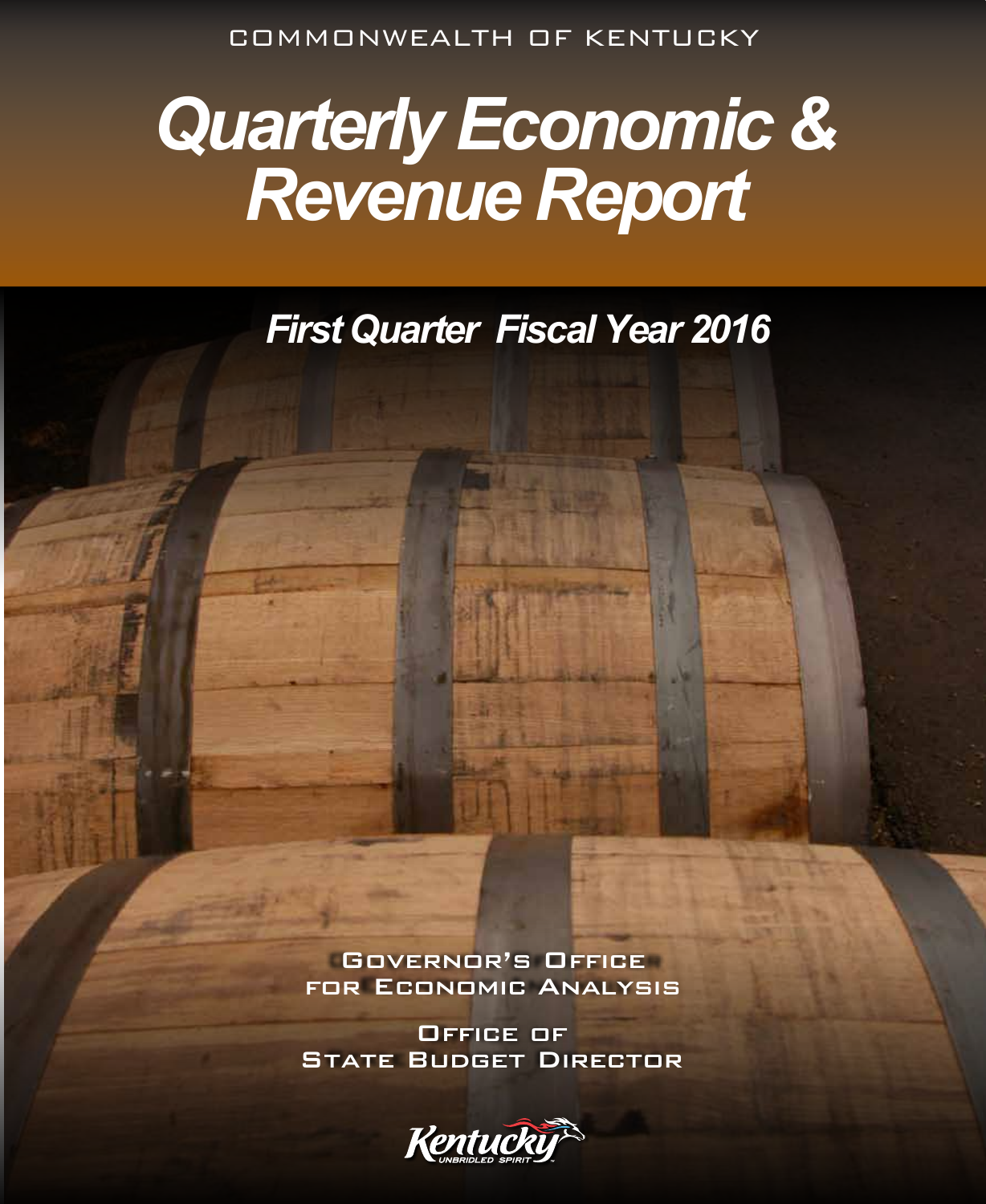

*Office of State Budget Director* 

284 Capitol Annex, 702 Capitol Avenue Frankfort, Kentucky 40601

**Steven L. Beshear Governor** 

(502) 564-7300 FAX: (502) 564-6684 Internet: osbd.ky.gov

Governor's Office for Policy and Management Governor's Office for Economic Analysis Governor's Office for Policy Research

**Jane C. Driskell State Budget Director** 

October 30, 2015

The Honorable Steven L. Beshear Governor Commonwealth of Kentucky State Capitol Building Frankfort, KY 40601

Dear Governor Beshear:

The *Quarterly Economic and Revenue Report Annual Edition* summarizes Kentucky's revenue and economic statistics for the first quarter of Fiscal Year 2016 (FY16). It also includes an analysis of the first FY16 totals and an interim economic and revenue forecast for the final three quarters of FY16.

The upcoming forecast for the Kentucky economy will benefit from a housing market rebound as residential construction activity is expected to increase. Construction employment is forecast to be solid. Low gasoline prices continue to buoy tourism and travel as well as personal consumption. Kentuckians' wages and salaries are forecast to grow 5.1 percent over the remainder of FY16, the highest of any fiscal year since 2003.

Growth in the General Fund was strong in the first quarter. Income and sales taxes continue to be the engine of growth for Kentucky's fiscal economy. The individual income tax grew by 6.0 percent as receipts of \$1,039.9 million were \$58.5 million more than was collected in the first quarter of the previous fiscal year. Declaration payments and withholding receipts were up 20.4 percent and 5.3 percent respectively for the quarter. The sales tax grew 6.9 percent with solid sales across nearly every sector. Corporation income tax receipts rounded out an impressive quarter of growth with an 11.5 percent increase.

The revenue outlook calls for continued growth, but at a pace slower than the first quarter's rate of 4.5 percent. General Fund growth for FY16 is expected to end the year with a 3.4 percent increase over FY15. If attained, the forecasted revenues would exceed the current official estimate by \$242.3 million. A tax-by-tax summary of the forecast is

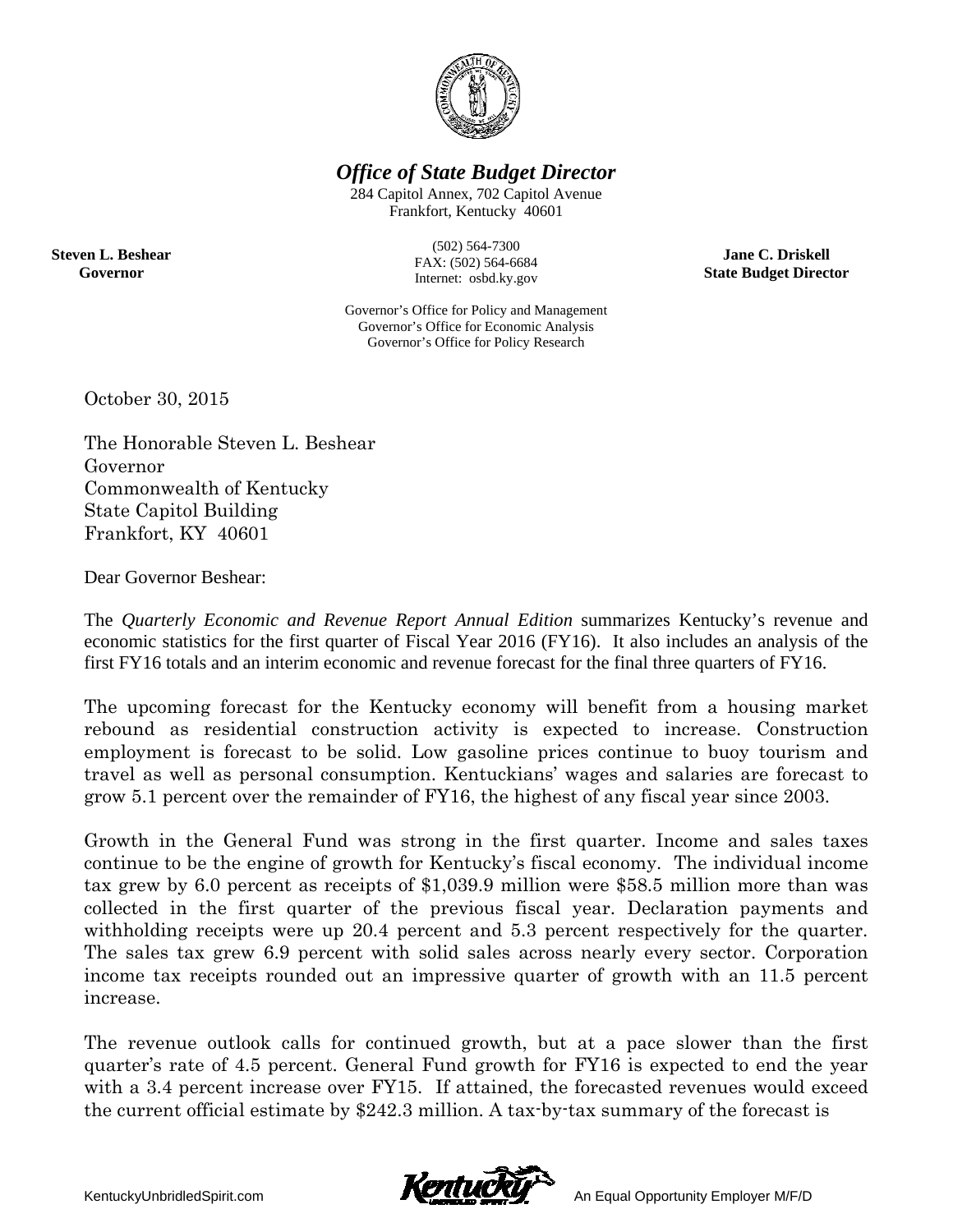Governor Beshear October 30, 2015 Page 2

presented in the revenue outlook section of this report. As was the case in the first quarter, sales and individual income taxes will continue to lead revenue accounts with robust growth. The individual income tax is expected to finish FY16 4.6 percent higher than FY15 while the sales tax increases 4.7 percent.

Road Fund revenues fell 8.3 percent in the first quarter of FY16, their third consecutive quarterly decline. Revenues are projected to continue this downward trend for the remainder of the fiscal year, declining 5.3 percent over the final three quarters of FY16. Motor fuels taxes fell 16.1 percent in the first three months of the years and are forecasted to fall, at a slightly slower rate of decline, for the remainder of the year. Motor vehicle usage tax will likewise see a slowing in the rate of growth for the next nine months; however, revenue growth from this account will be positive.

Going forward, Kentucky remains well-positioned in relation to the national economy. Personal income in Kentucky is forecast to grow faster than the national average over the next three quarters, a very positive sign considering the roles were reversed throughout most of the period between 2011 and 2014.

Sincerely,

Jane C. Dissell

Jane C. Driskell State Budget Director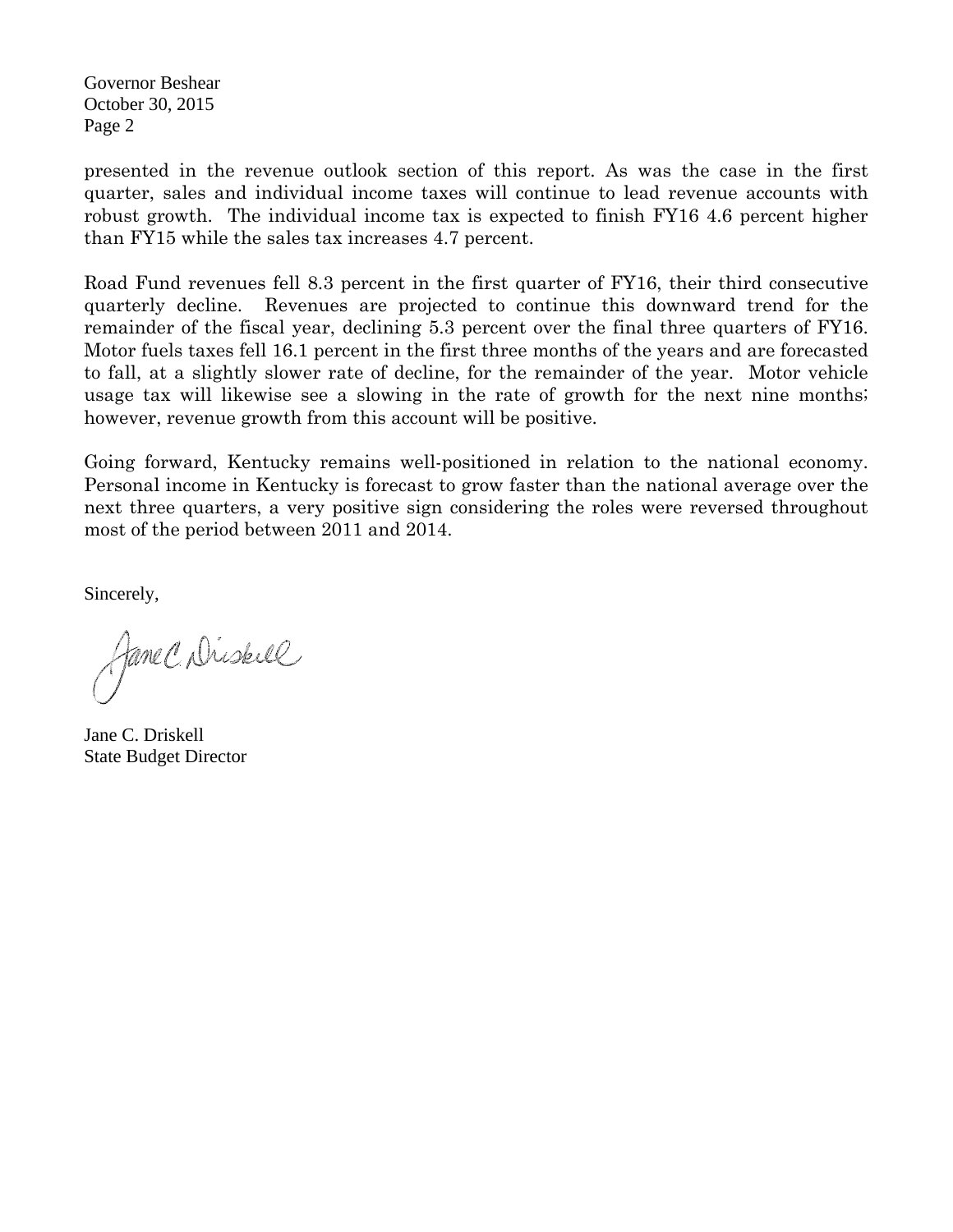## TABLE OF CONTENTS

| <b>Revenue Receipts - First Quarter FY16</b> |  |
|----------------------------------------------|--|
|                                              |  |
|                                              |  |
| The Economy - First Quarter FY16             |  |
|                                              |  |
|                                              |  |
| <b>Interim Outlook</b>                       |  |
|                                              |  |
|                                              |  |
|                                              |  |
|                                              |  |
| Appendix                                     |  |
| General Fund & Road Fund Revenues 24-25      |  |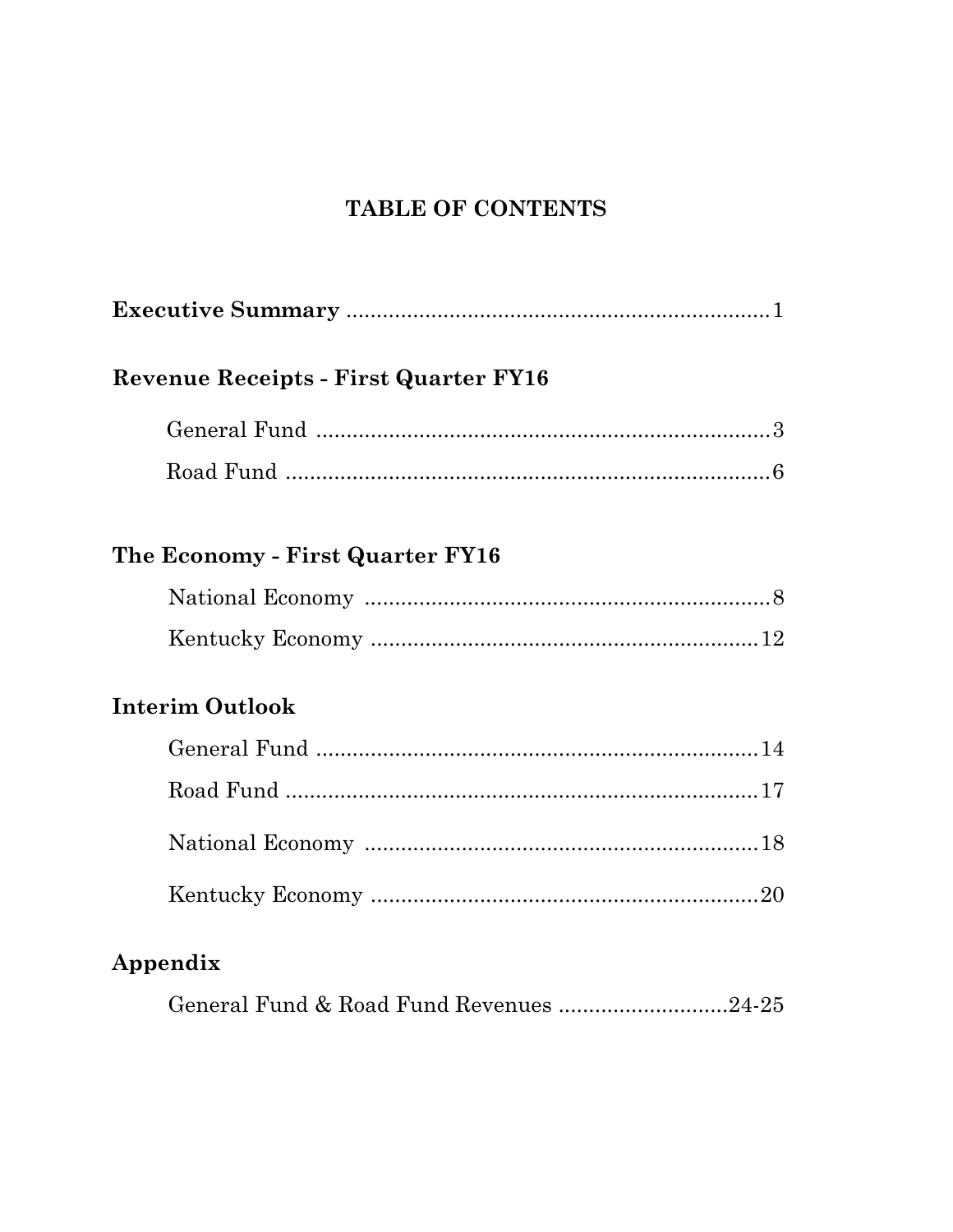# **Executive Summary**

In accordance with KRS 48.400(2), the Office of State Budget Director (OSBD) has prepared a Quarterly Economic and Revenue Report for the first quarter of FY16. This report includes a synopsis of the current economic and fiscal conditions of the Commonwealth, as well as an outlook for the next three fiscal quarters.

A current snapshot of the economy reveals that real gross domestic product rose by 2.2 percent in the first quarter of FY16, slowing slightly over the last six quarters. US personal income continued its recent solid growth and grew 4.3 percent in the first quarter of FY16. Similarly, Kentucky personal income growth also continued its solid growth and grew 4.7 percent in the first quarter. Kentucky non-farm employment grew a modest 2.1 percent as weak employment growth across most sectors continues to be a signature trait of this expansion period.

Going forward, the underlying conditions for the national economy look stronger after the Bureau of Economic Analysis (BEA) made revisions to the previous two quarters. The housing market is finally beginning to show solid signs of growth. Wages and salaries are projected to grow as labor market conditions continue to tighten. Growth in manufacturing may be slowed marginally, however, due to the strong dollar and its effect on the purchasing power of our trading partners. Uncertainty regarding fiscal and monetary policy is creating further headwinds for the national outlook.

The upcoming forecast for the Kentucky economy will benefit from a housing market rebound and residential construction activity is expected to increase. Construction employment is forecast to be solid going forward. Low gasoline prices continue to buoy tourism and travel as well as personal consumption. Kentuckians' wages and salaries are forecast to grow 5.1 percent over the remainder of FY16, the highest of any fiscal year since 2003. Growth in manufacturing is of some concern going forward due partly to the strong dollar. There is likewise concern about employers' lack of eagerness to hire additional workers heading into the holiday season.

The revenue forecasts presented in Table 6 and Table 7 were estimated using the September 2015 "control scenario" economic forecast from both IHS Global Insight (hereafter Global Insight) and the Kentucky MAK model. Forecasted revenues prepared pursuant to KRS 48.400 (2) are typically internal estimates prepared by the staff of the Office of State Budget Director. In odd-numbered years, however, the first quarterly report is prepared simultaneously with the work of the State Consensus Forecasting Group (CFG) as prescribed in KRS 48.120 (1). The CFG adopted the "control scenario" as their preliminary estimates at the October 13,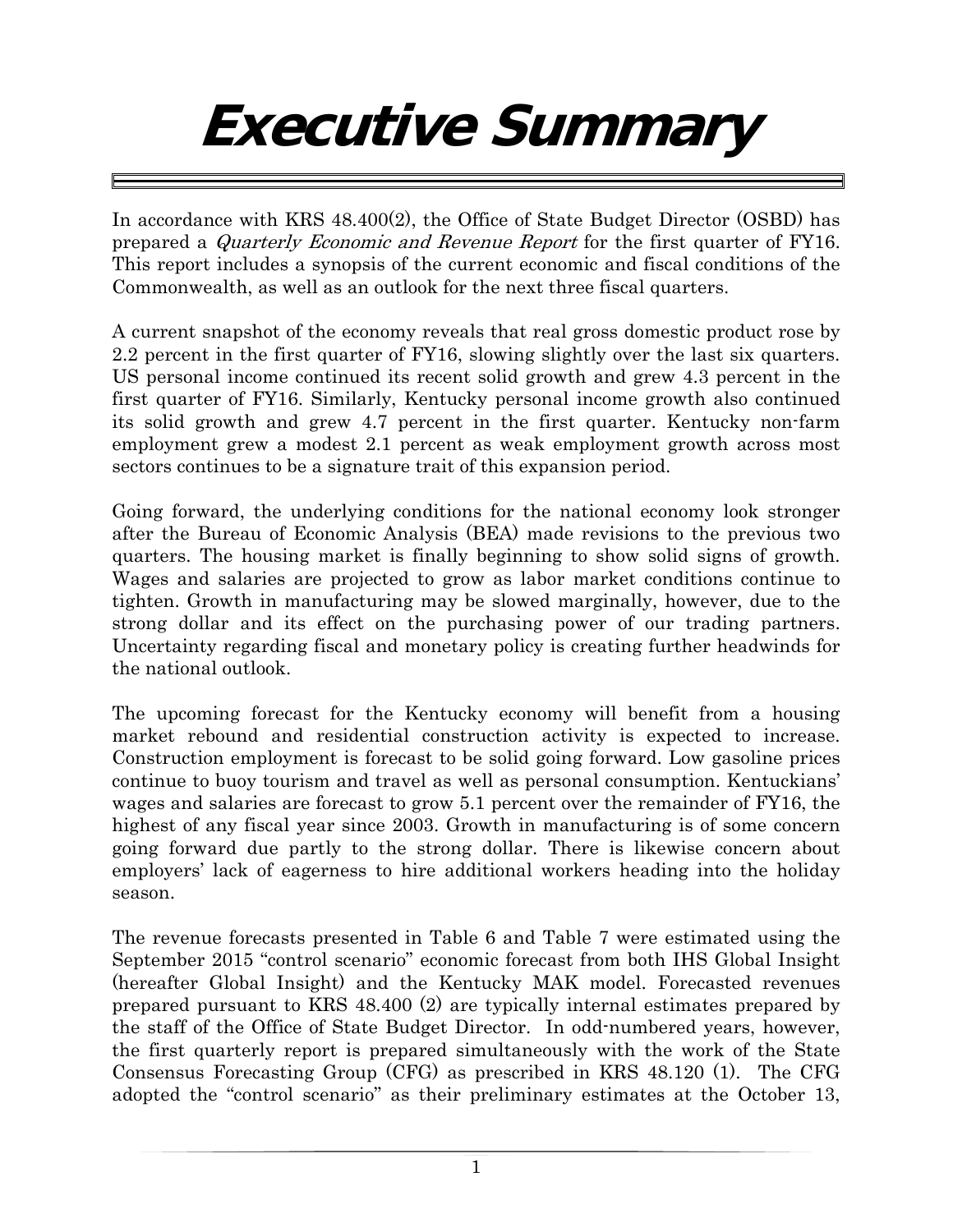2015 meeting and therefore they are identical to the control scenario presented herein.

Growth in the General Fund was strong in the first quarter. Income and sales taxes continue to be the engine of growth for Kentucky's fiscal economy. The individual income tax grew by 6.0 percent as receipts of \$1,039.9 million were \$58.5 million more than was collected in the first quarter of the previous fiscal year. Declaration payments and withholding receipts were up 20.4 percent and 5.3 percent respectively for the quarter. The sales tax grew 6.9 percent with solid sales across nearly every sector. Corporation income tax receipts rounded out an impressive quarter of growth with an 11.5 percent increase.

The revenue outlook calls for continued growth, but at a pace slower than the first quarter's rate of 4.5 percent. General Fund growth for FY16 is expected to end the year with a 3.4 percent increase over FY15. If attained, the forecasted revenues would exceed the current official estimate by \$242.3 million. A tax-by-tax summary of the forecast is presented in the revenue outlook section of this report. As was the case in the first quarter, sales and individual income taxes will lead revenue accounts with robust growth. The individual income tax is expected to finish FY16 4.6 percent higher than FY15 while the sales tax increases 4.7 percent. Corporation taxes are expected to slow from the pace set in the first quarter. Similarly, the limited liability entity tax is expected to slow in the final three quarters of FY16 for a full year growth of 1.8 percent.

Road Fund revenues fell 8.3 percent in the first quarter of FY16, their third consecutive quarterly decline. Revenues are projected to continue this downward trend for the remainder of the fiscal year, declining 5.3 percent over the final three quarters of FY16 as shown in Table 7. Motor fuels taxes fell 16.1 percent in the first three months of the years and are forecasted to fall, at a slightly slower rate of decline, for the remainder of the year. Motor vehicle usage tax will likewise see a slowing in the rate of growth for the next nine months; however, revenue growth from this account will be positive.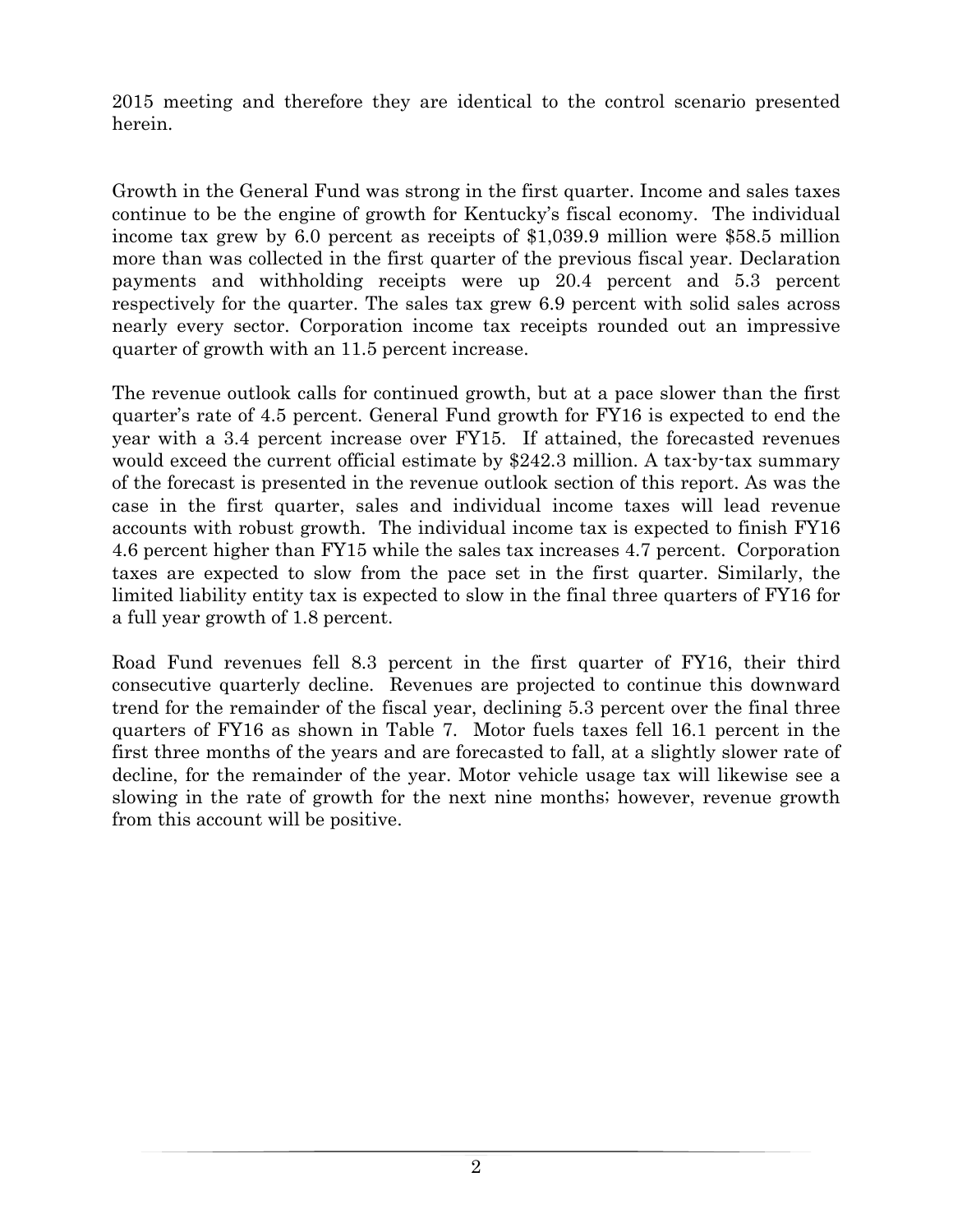## **Revenue Receipts**

### **GENERAL FUND First Quarter, FY16**

General Fund receipts in the first quarter of FY16 totaled \$2,401.6 million compared to \$2,298.4 million in the first quarter of FY15, for an increase of \$103.2 million or 4.5 percent. Collections in the major revenue categories are shown in summary form in Table 1. Detailed information on these major accounts is available in the Appendix. Receipts in the first quarter of FY16 reflect positive growth in the General Fund. Receipts in the first quarter of FY16 reflect negative growth in the Road Fund. These changes are in line with the official revenue projections.

|                       | Table 1     |                                      |         |             |  |  |  |
|-----------------------|-------------|--------------------------------------|---------|-------------|--|--|--|
|                       |             | <b>Summary General Fund Receipts</b> |         |             |  |  |  |
|                       | \$ millions |                                      |         |             |  |  |  |
|                       | <b>FY16</b> | <b>FY15</b>                          | Diff    | <b>Diff</b> |  |  |  |
|                       | Q1          | Q1                                   | \$      | ℅           |  |  |  |
| Individual Income     | 1,039.9     | 981.3                                | 58.5    | 6.0         |  |  |  |
| Sales and Use         | 859.7       | 804.5                                | 55.2    | 6.9         |  |  |  |
| Property              | 46.8        | 44.6                                 | 2.2     | 4.9         |  |  |  |
| Corporation Income    | 124.9       | 112.0                                | 12.9    | 11.5        |  |  |  |
| <b>Coal Severance</b> | 37.7        | 48.8                                 | $-11.1$ | $-22.8$     |  |  |  |
| Cigarette Taxes       | 58.1        | 57.3                                 | 0.8     | 1.5         |  |  |  |
| LLET                  | 44.7        | 44.5                                 | 0.2     | 0.5         |  |  |  |
| Lottery               | 53.5        | 52.0                                 | 1.5     | 2.9         |  |  |  |
| Other                 | 136.3       | 153.4                                | $-17.1$ | $-11.1$     |  |  |  |
| <b>Total</b>          | 2.401.6     | 2,298.4                              | 103.2   | 4.5         |  |  |  |

The official General Fund revenue estimate for FY16 calls for revenue to grow 1.0 percent compared to FY15 actual receipts. Based on first quarter results, General Fund revenues need only to remain flat for the remainder of the fiscal year to meet the current official estimate.

Growth in the General Fund was strong in the first quarter. Income and sales taxes continue to be the engine of growth for Kentucky's fiscal economy.

Three tax accounts experienced robust growth. The individual income tax continued its strong growth, but sales and corporation income taxes experienced even stronger growth.

Individual income tax receipts increased 6.0 percent in the first quarter of FY16. Receipts of \$1,039.9 million were \$58.5 million more than was collected in the first quarter of the previous fiscal year. Declaration payments and withholding receipts were up 20.4 percent and 5.3 percent respectively for the quarter.

The sales and use tax rose 6.9 percent in the first quarter of FY16. Receipts of \$859.7 million compare to the \$804.5 million collected in the first quarter of FY15. Positive growth in the first quarter marks the ninth consecutive quarter of growth in the sales tax.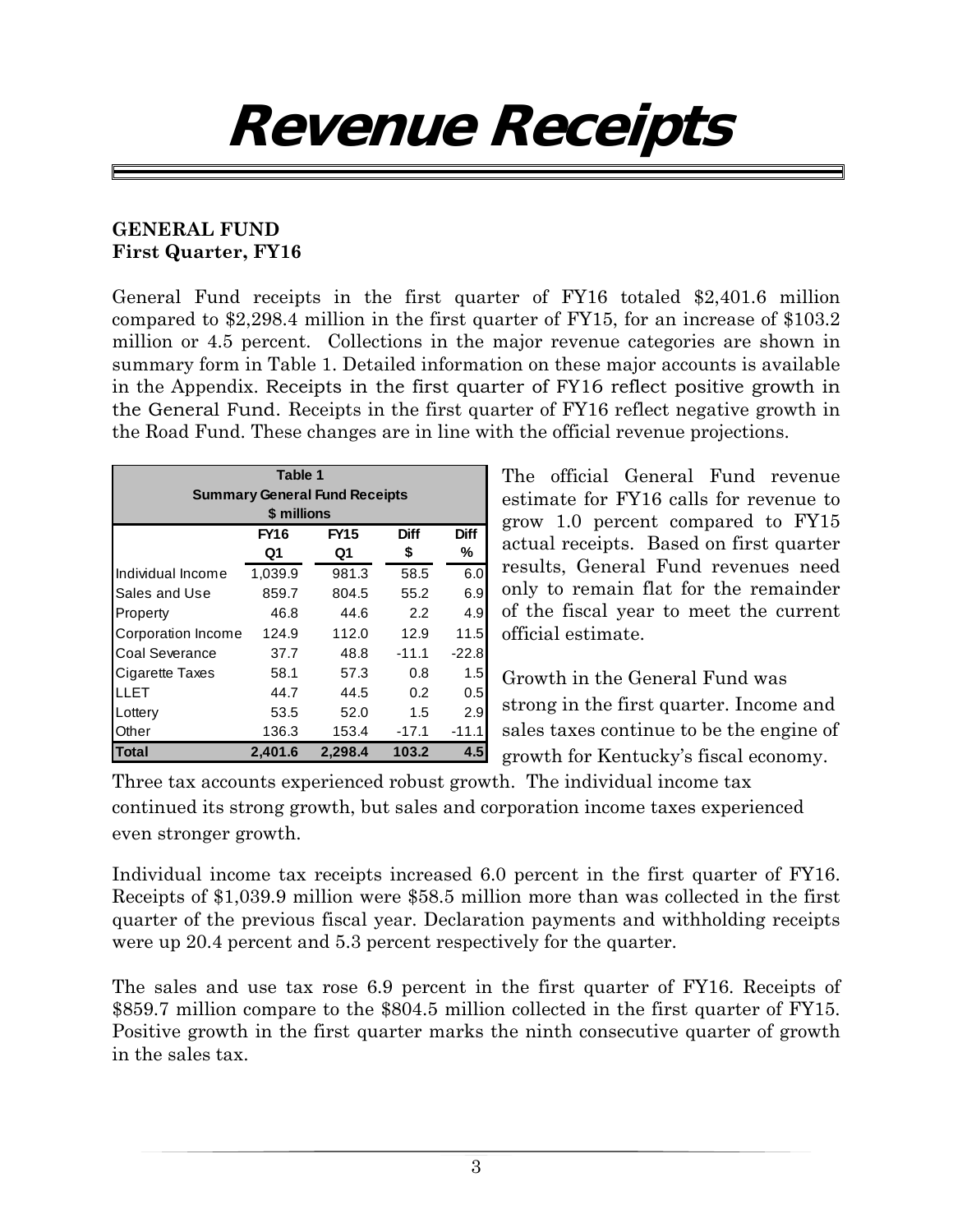Property taxes were up 4.9 percent in the first quarter of FY16 due to timing of collections in the tangible and public service company accounts. Collections of \$46.8 million compare favorably to \$44.6 million received in the first quarter of the prior fiscal year. This first quarter growth is the first growth since the second quarter of FY15. There were some timing issues in FY15, but growth overall was still weak. Property taxes grew by 0.2 percent in FY15. In general, property taxes have been very slow in recovering losses incurred during the 2007 recession where the valuations on all types of property endured a market correction.

Corporation income tax posted an increase of 11.5 percent, or \$12.9 million, during the first quarter of FY16. Receipts totaled \$124.9 million compared to the \$112.0 million received a year earlier. Corporation income tax has grown for the last four quarters.

The limited liability entity tax (LLET) registered a \$0.2 million increase in tax collections in the first quarter of FY16 when compared to FY15. Total collections in the current fiscal year totaled \$44.7 million and compare to revenues of \$44.5 million in the same period a year earlier.

The coal severance tax receipts continued to decrease in the first quarter as receipts fell 22.8 percent. Receipts of \$37.7 million compare to \$48.8 million collected in the first quarter of FY15. Kentucky severed tons are currently around 17 million tons per quarter having fallen from their peak of 45 million tons in the fourth quarter of FY90.

Cigarette taxes increased 1.5 percent in the first quarter with receipts of \$58.1 million compared to \$57.3 million in the first quarter of FY15.

Lottery receipts increased 2.9 percent, or \$1.5 million, in the first quarter of FY16 with revenues of \$53.5 million.

The "Other" category represents the remaining accounts in the General Fund, and collections in this account decreased 11.1 percent with receipts of \$136.3 million.

Figure 1 details the composition of first-quarter General Fund receipts by tax type. Seventy-nine percent of General Fund revenues were collected in the areas of the individual income and sales taxes. The next largest source of revenue was the "Other" at seven percent. The major accounts in the "Other" category include: insurance premium tax, bank franchise tax, telecommunications tax, beer wholesale tax and the inheritance tax. The corporation income accounts made up five percent. Finally lottery receipts, property, cigarette, coal severance taxes and LLET accounted for two percent each.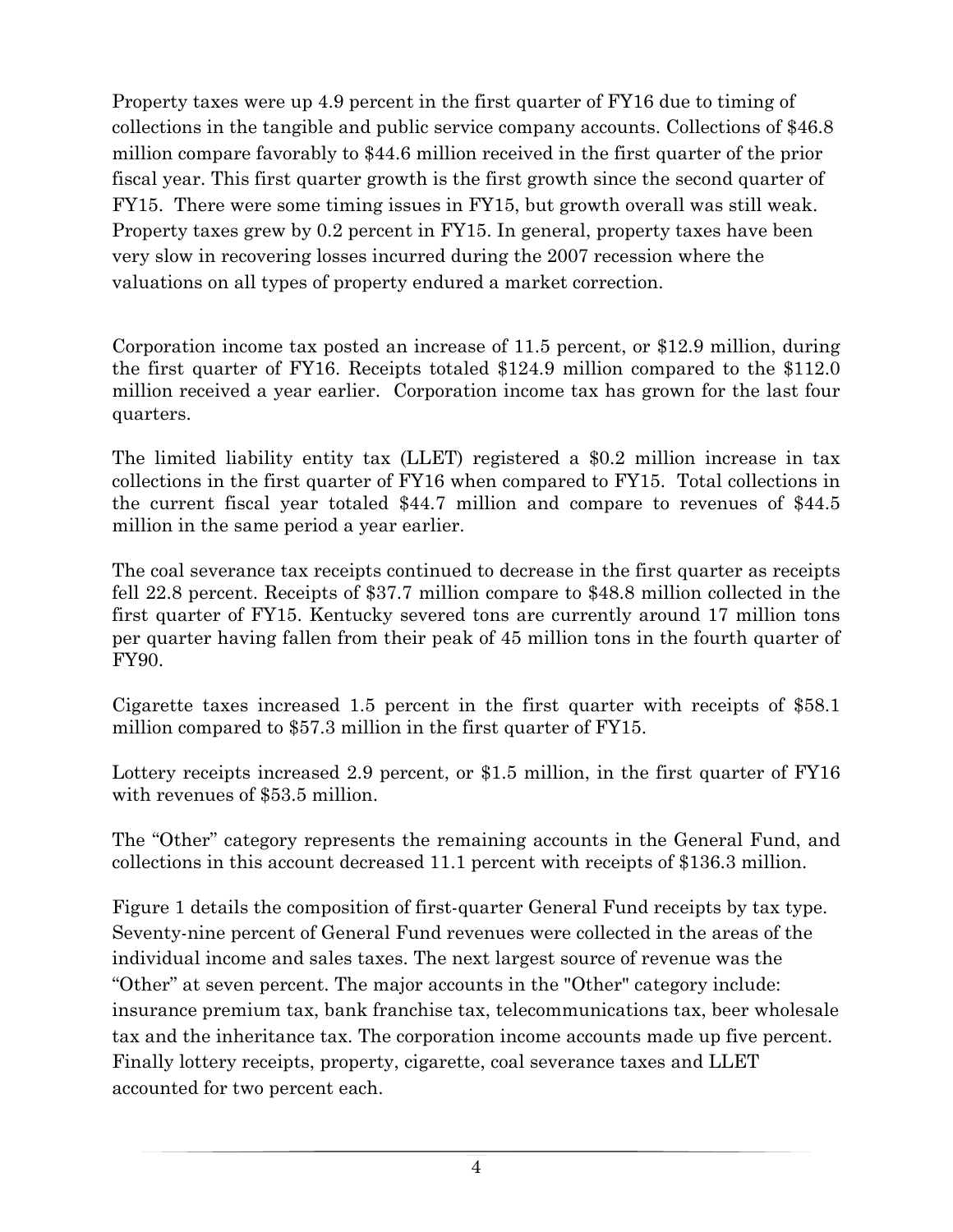

**Figure 1 General Fund Receipts Composition First Quarter, FY16**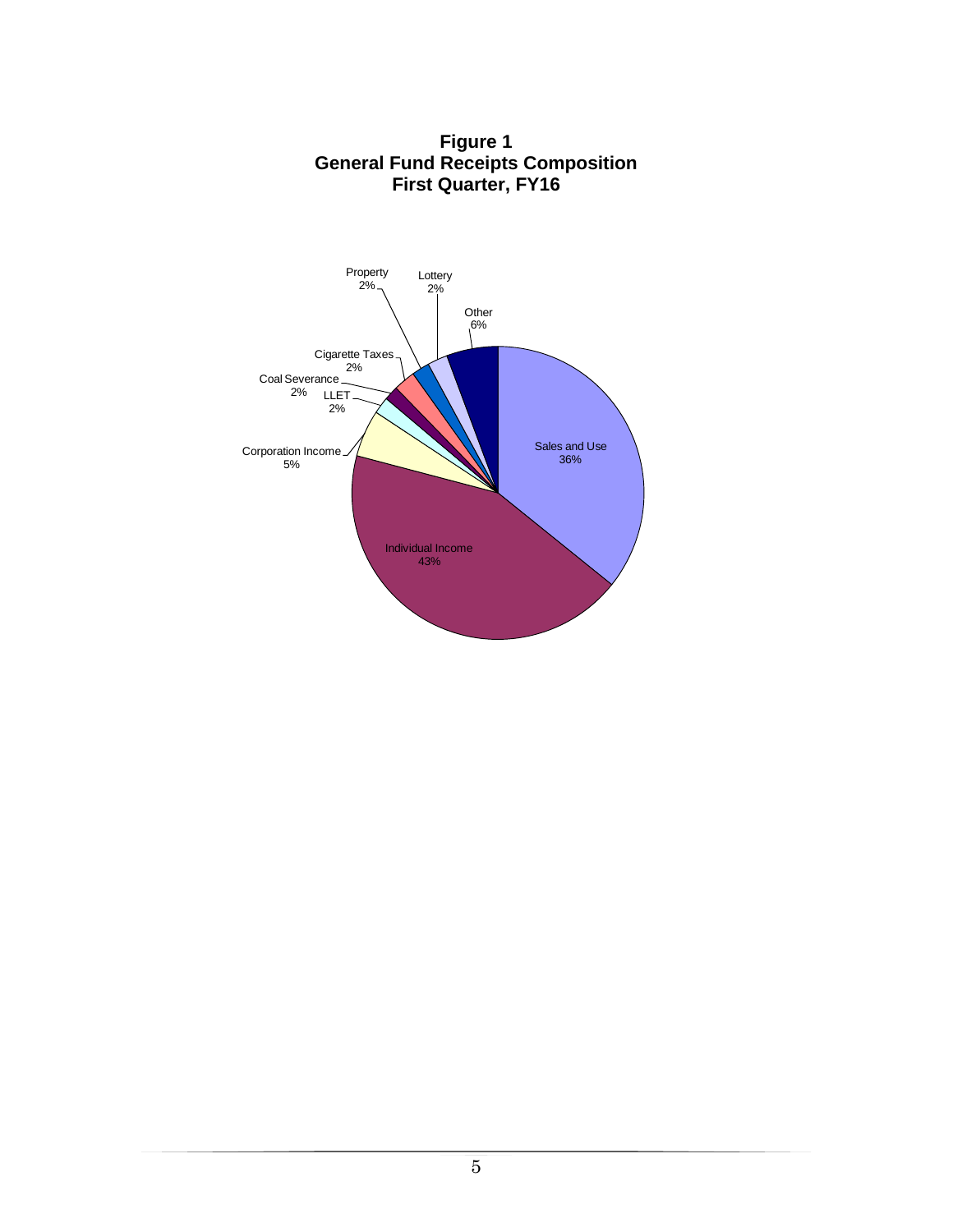### **ROAD FUND First Quarter, FY16**

Road Fund revenue fell 8.3 percent in the first quarter of FY16 as motor fuels tax collections remain weak. Receipts totaled \$371.1 million compared to the \$404.8 million received in the first quarter of the last fiscal year. Summary data are contained in Table 2 and detailed data are shown in the Appendix.

| Table 2                        |                                   |             |             |             |  |  |  |
|--------------------------------|-----------------------------------|-------------|-------------|-------------|--|--|--|
|                                | <b>Summary Road Fund Receipts</b> |             |             |             |  |  |  |
|                                | \$ millions                       |             |             |             |  |  |  |
|                                | <b>FY16</b>                       | <b>FY15</b> | <b>Diff</b> | <b>Diff</b> |  |  |  |
|                                | Q1                                | Q1          | \$          | %           |  |  |  |
| <b>Motor Fuels</b>             | 196.4                             | 234.0       | $-37.6$     | $-16.1$     |  |  |  |
| Motor Vehicle Usage            | 123.7                             | 115.0       | 8.7         | 7.5         |  |  |  |
| Motor Vehicle License          | 18.7                              | 22.4        | $-3.8$      | $-16.7$     |  |  |  |
| <b>Motor Vehicle Operators</b> | 4.2                               | 4.1         | 0.1         | 2.2         |  |  |  |
| <b>Weight Distance</b>         | 20.6                              | 20.0        | 0.6         | 3.0         |  |  |  |
| Income on Investments          | 0.4                               | 0.6         | $-0.2$      | $-26.5$     |  |  |  |
| Other                          | 7.0                               | 8.6         | $-1.6$      | $-18.4$     |  |  |  |
| Total                          | 371.1                             | 404.8       | -33.7       | -8.3        |  |  |  |

Motor fuels tax receipts decreased 16.1 percent during the first quarter of FY16. Growth in this account was limited for two reasons. Receipts were \$196.4 million and compare to \$234.0 million collected during the first quarter of FY15. House Bill 299, passed during the 2015 Legislative Session, set the motor fuels tax floor at 19.6 cents, per gallon.

Motor vehicle usage tax receipts increased 7.5 percent, or \$8.7 million, during the first quarter. Receipts were \$123.7 million compared to \$115.0 million collected during the same period last year.

Motor vehicle license tax receipts decreased 16.7 percent during the first quarter of FY16. Receipts of \$18.7 million compare to \$22.4 million received during the first quarter of FY15. Motor vehicle operators' license fees totaled \$4.2 million, a 2.2 percent increase compared to the level observed a year ago.

Weight distance tax receipts totaled \$20.6 million, an increase of 3.0 percent from the first quarter of last year. The weight distance tax has some significance as a leading indicator of economic activity, as it is a rough proxy for goods in transit over Kentucky highways. Investment income receipts of \$0.4 million compared to \$0.6 in the first quarter of FY15.

The remainder of the accounts in the Road Fund combined for a decrease of 18.4 percent. Receipts for the "Other" category totaled \$7.0 million during the first quarter, compared to \$8.6 million in the first quarter of FY15.

Figure B details the composition of Road Fund revenues by tax type in the first quarter of FY16. Motor fuels taxes and the motor vehicle usage tax accounted for 86 percent of Road Fund revenues in the first quarter. The next-largest sources of revenue were weight distance with six percent followed by motor vehicle license taxes with five percent. The "Other" category accounted for two percent and motor vehicle operators accounted for one percent. Income on investment accounted for a negligible amount of the total Road Fund receipts.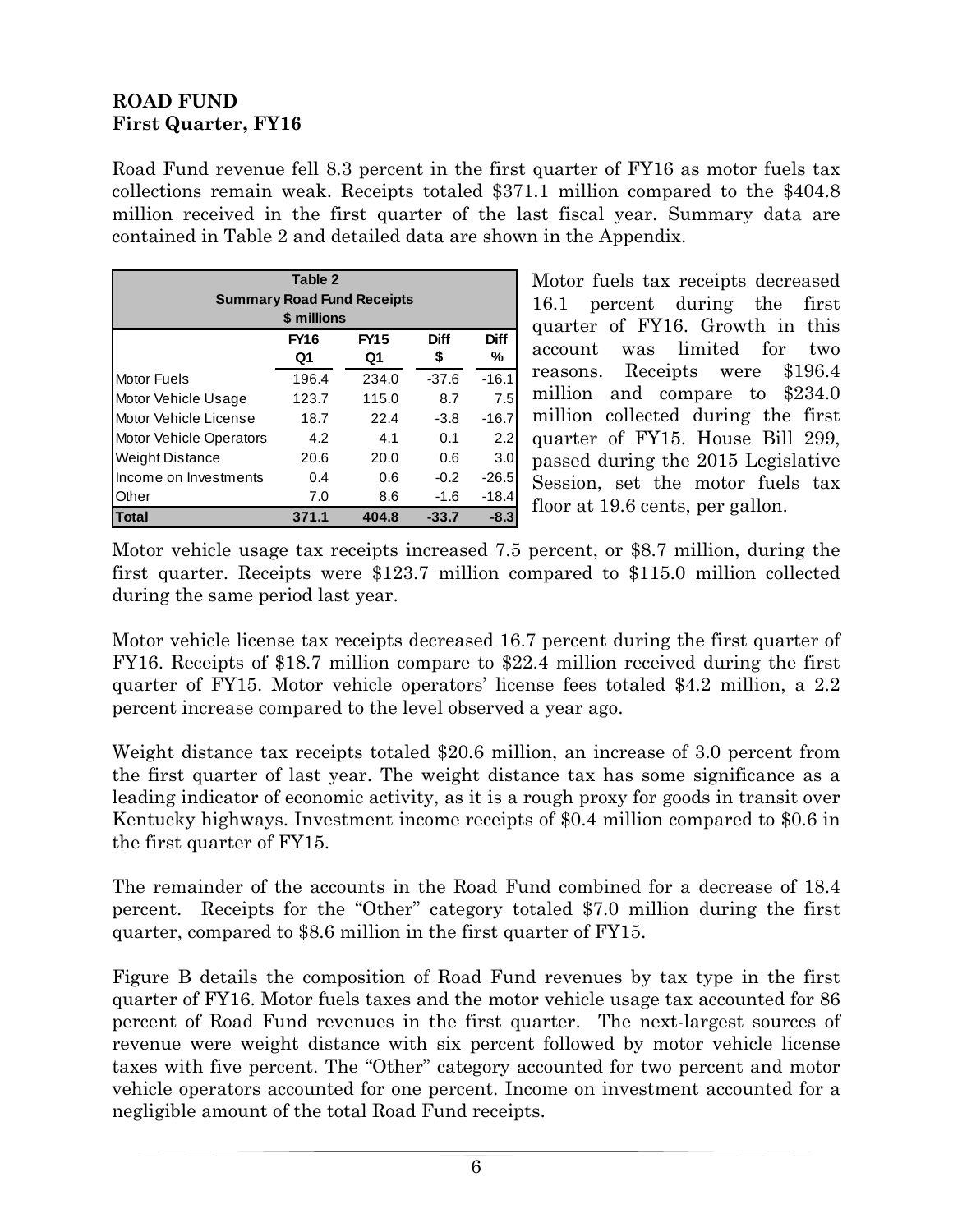

#### **Figure 2 Road Fund Receipts Composition First Quarter, FY16**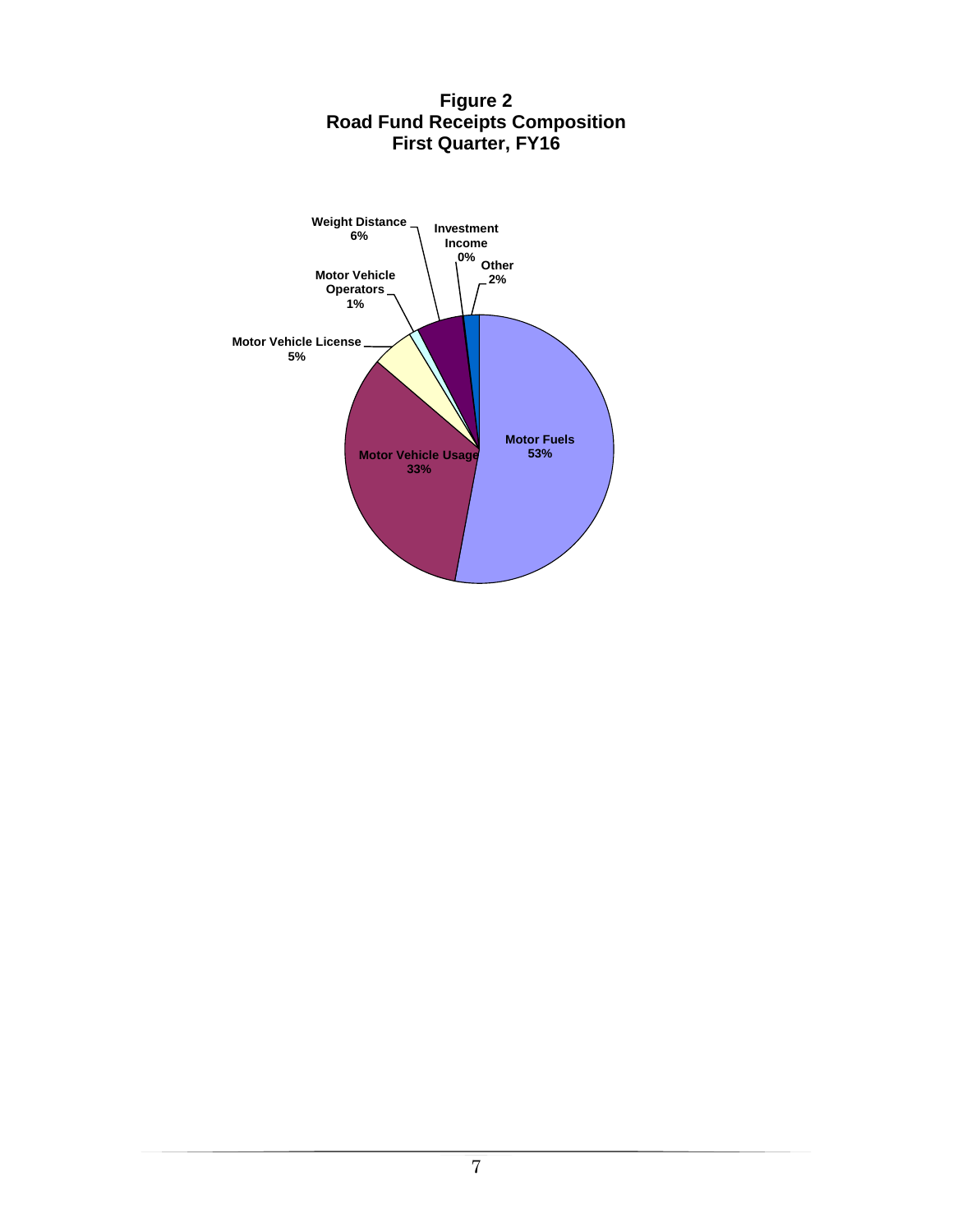## **The Economy First Quarter FY16**

#### **NATIONAL ECONOMY**

Real gross domestic product (real GDP) rose by 2.2 percent in the first quarter of FY16.1 Gross domestic product is defined as the sum of all final goods and services sold within a country's physical boundary in a given year and explicitly excludes those goods and services which are produced by US citizens outside the US border. Growth has slowed since this same time last year. Quarterly real GDP growth in FY15 was 2.9, 2.5, 2.9 and 2.7 percent, respectively.

Real consumption rose by 3.0 percent in the first quarter of FY16. Growth continued roughly in line with FY15 growth rates. Quarterly real consumption growth in FY15 was 3.0, 3.2, 3.3, and 3.0 percent, respectively. Historically, this is above average growth for real consumption. Average growth over the last two contraction-expansion cycles has been 2.1 percent. Real consumption contributed \$330.1 billion to real GDP in the first quarter, which makes real consumption the largest absolute contributor for the first quarter. Real consumption made up 68.5 percent of real GDP in the first quarter of FY16.

Real investment rose by 4.9 percent in the first quarter of FY16. Real investment grew the fastest among the contributing components to real GDP. Real investment reached a trough in the first quarter of FY10 and has had an upward trend ever since. The rate of that growth is historically good and has been consistent for the last six quarters. Real investment made up 17.6 percent of real GDP in the first quarter of FY16.

Real government expenditures rose by 0.5 percent in the first quarter of FY16. This was the fifth consecutive quarter of positive (but very low) growth for real government expenditures. These increases occurred following an 18 quarter contraction period. It is not uncommon for government expenditures to contract following a recession. As the economy improves, many temporary support programs like Medicaid and unemployment insurance are relied upon less by citizens. This causes government expenditures to decrease.

 <sup>1</sup> Source: IHS Global Insight estimate, September 2015. Unless otherwise noted, all first quarter FY16 economic data are September 2015 estimates, rather than actual values, since final official numbers released by the BEA and BLS are not available as of the release date of this report. Quarterly growth rates are quarter-over-same-quarter last year, unless otherwise noted.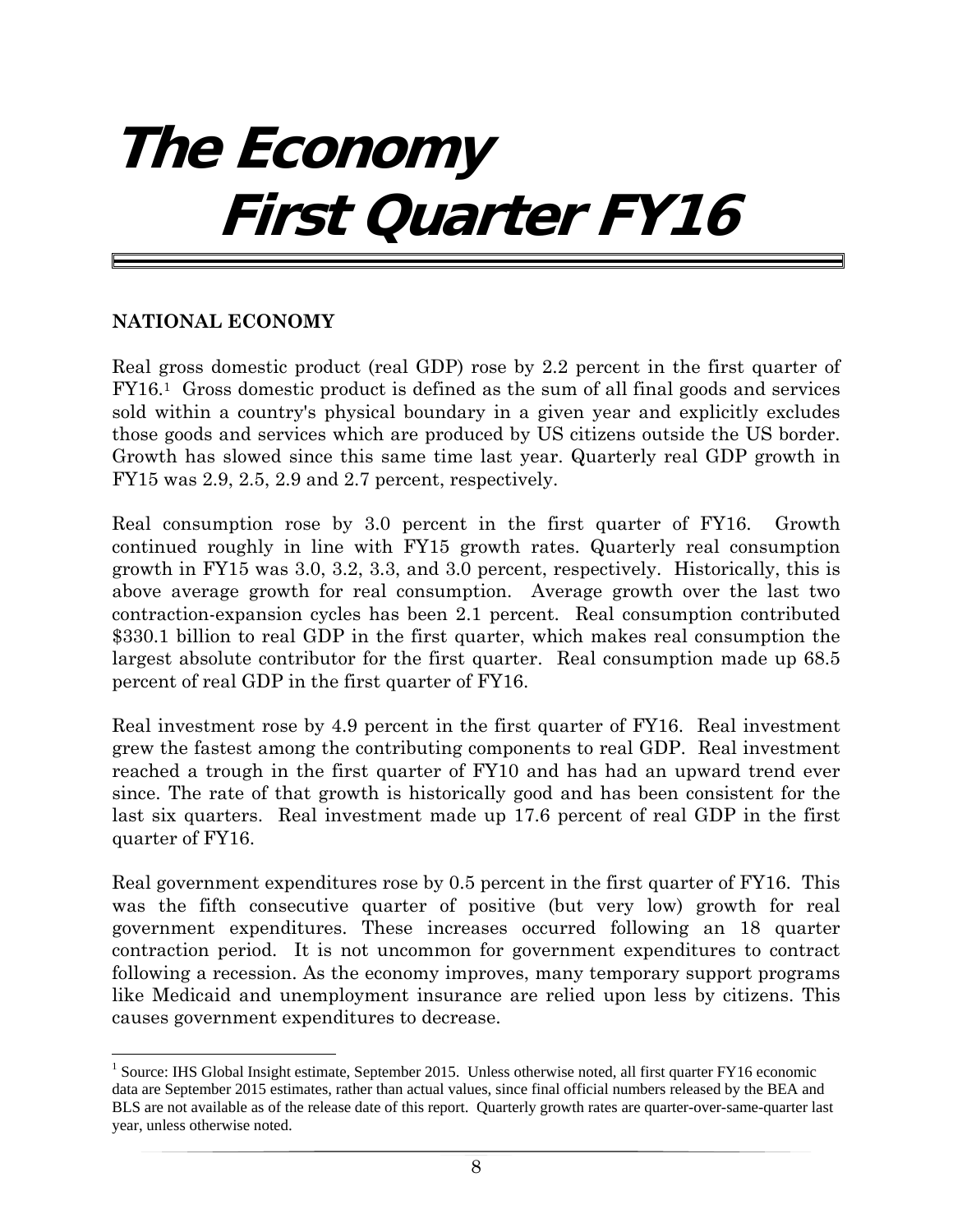|                                     | <b>First Quarter</b> |             |           |           |  |
|-------------------------------------|----------------------|-------------|-----------|-----------|--|
|                                     | <b>FY16</b>          | <b>FY15</b> | Chg       | $%$ Chg   |  |
| Real GDP                            | 16,418.1             | 16,068.8    | 349.3     | 2.2       |  |
| <b>Real Consumption</b>             | 11,248.8             | 10,918.6    | 330.1     | 3.0       |  |
| Real Investment                     | 2,892.2              | 2,758.1     | 134.1     | 4.9       |  |
| Real Govt. Expenditures             | 2,864.8              | 2,849.2     | 15.6      | 0.5       |  |
| <b>Real Exports</b>                 | 2,130.4              | 2,096.0     | 34.4      | 1.6       |  |
| Real Imports                        | 2,685.8              | 2,525.1     | 160.7     | 6.4       |  |
| Inflation (% chg CPI)               | 0.2                  | 1.8         | <b>NA</b> | <b>NA</b> |  |
| Industrial Production Index (% chg) | 0.7                  | 4.2         | <b>NA</b> | <b>NA</b> |  |
| Civilian Labor Force (millions)     | 157.7                | 156.0       | 1.7       | 1.1       |  |
| Unemployment Rate (%)               | 5.3                  | 6.1         | <b>NA</b> | <b>NA</b> |  |

#### **Table 3 Summary of US Economic Series First Quarter FY16 & FY15**

Not Seasonally Adjusted. Real series are annual rate, billions of chained 2000 dollars. Components do not sum to GDP because they are annualized independently. Data for FY16 Q1 are September 2015 estimates.

Source: IHS Global Insight Inc., September 8, 2015 data release.

Historically-speaking, this has been a long period of contraction following this last recession in 2007. Following the 1969 recession, there was a four quarter period of government expenditure contraction. This contraction was small relative to the recession losses. There was essentially no contraction following the dual recessions of 1980 and 1981. Real government expenditures declined in three of the four quarters following the 1990 recession.

Real government expenditures declined in one quarter (second quarter of FY03) following the 2001 recession. Real government expenditures declined in 16 of the 17 quarters following the real government expenditure peak of the 2007 recession. This is significant. Real government expenditures declined by a net \$284.6 billion during this prolonged contraction period. This most recent contraction appears to have concluded in the second quarter of FY14. Real government expenditures have risen for the last seven quarters, gaining a net \$36.4 billion during that time. Real government expenditures made up 17.4 percent of real GDP in the first quarter of FY16.

US real exports increased by 1.6 percent in the first quarter of FY16. Adjacentquarter growth of exports have been weak for the last seven quarters, growing -1.7, 2.4, 0.4, 1.3, -1.5, 1.3, and 0.6 percent, respectively. This is largely as a result of weak import demand from our trading partners as other countries are experiencing contracting or weak economic growth. US real imports increased by 6.4 percent in the first quarter of FY16. Growth in real US real imports has improved considerably in the last seven quarters, growing 2.9, 3.9, 3.1, 5.4, 6.5, 4.8, and 6.4 percent, respectively. Imports are growing much faster than exports. As a result,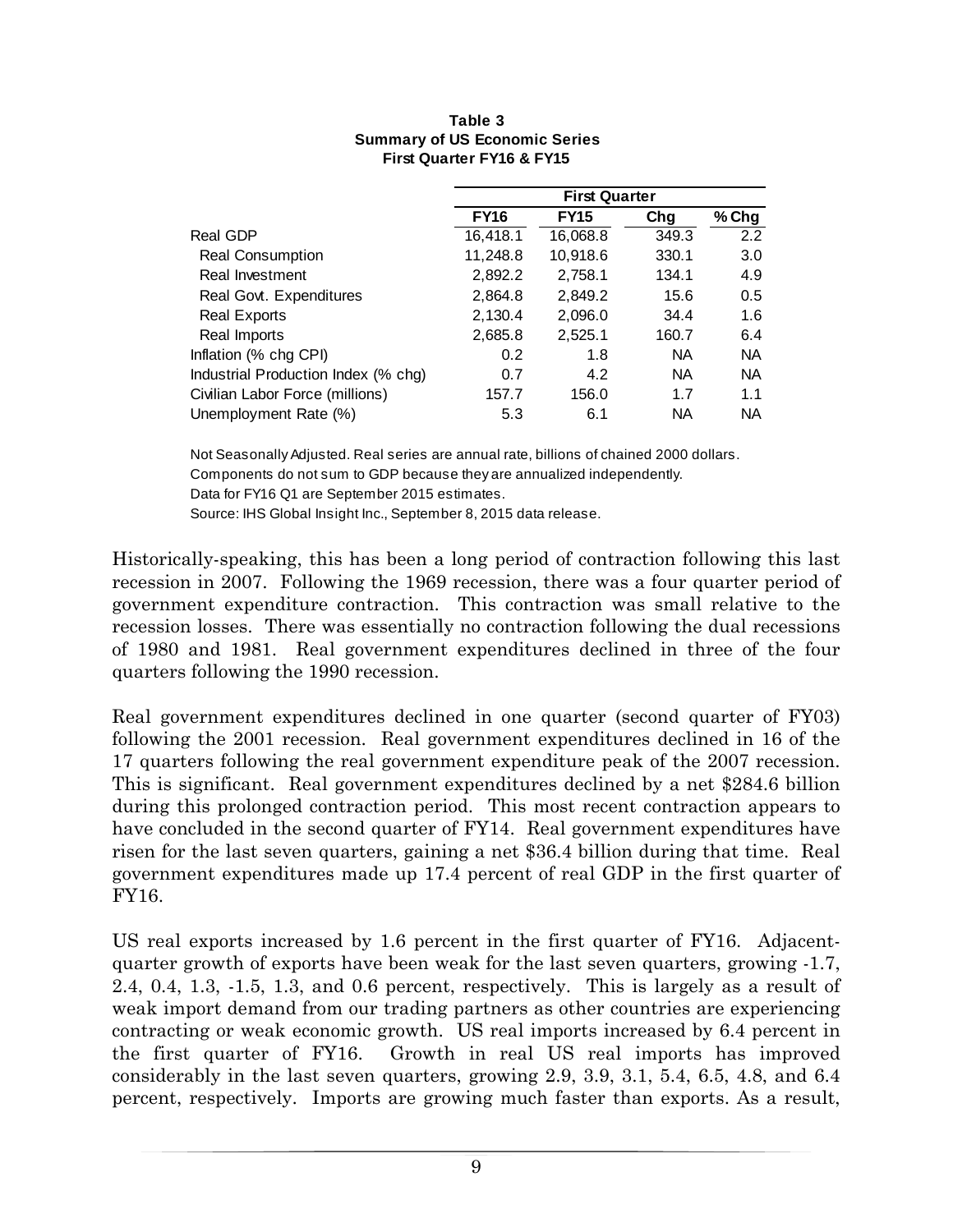the trade deficit has gotten larger. The trade deficit expanded to \$555.4 billion in the first quarter of FY16.

Personal income rose by 4.3 percent in the first quarter of FY16. On an adjacentquarter basis, US personal income rose by 1.2 percent. This is the fifth time in seven quarters that adjacent-quarter growth has been above one percent. All six contributing personal income components rose in the first quarter of FY16. Dividends, interest and rents income, the second largest of the personal income components, rose by the largest percentage in the first quarter, gaining 5.2 percent. Wages and salaries, the largest personal income component, rose by 4.0 percent. Transfer Payments, the third largest component, rose by 4.9 percent in the first quarter.

|                               | Q1          |             |         |        |  |
|-------------------------------|-------------|-------------|---------|--------|--|
|                               | <b>FY16</b> | <b>FY15</b> | \$ Diff | % Diff |  |
| <b>United States</b>          |             |             |         |        |  |
| Personal Income               | 15,405      | 14,775      | 630     | 4.3    |  |
| Social Insurance              | 1,201       | 1,163       | 38      | 3.3    |  |
| Residence Adjustments         | $-609$      | $-585$      | $-23$   | 4.0    |  |
| Dividends, Interest and Rents | 2,874       | 2,733       | 141     | 5.2    |  |
| <b>Transfer Receipts</b>      | 2,682       | 2,557       | 126     | 4.9    |  |
| Wages & Salaries              | 7,814       | 7,514       | 300     | 4.0    |  |
| Supplements to W&S            | 2,444       | 2,361       | 83      | 3.5    |  |
| Proprietor's Income           | 1,400       | 1,358       | 43      | 3.1    |  |
| Kentucky                      |             |             |         |        |  |
| Personal Income               | 174.7       | 166.9       | 7.8     | 4.7    |  |
| Social Insurance              | 14.0        | 13.5        | 0.5     | 3.7    |  |
| Residence Adjustments         | $-1.6$      | $-1.7$      | 0.1     | $-4.5$ |  |
| Dividends, Interest and Rents | 27.4        | 26.3        | 1.2     | 4.5    |  |
| <b>Transfer Receipts</b>      | 41.6        | 40.3        | 1.3     | 3.3    |  |
| Wages & Salaries              | 85.9        | 81.3        | 4.5     | 5.6    |  |
| Supplements to W&S            | 22.0        | 21.0        | 1.0     | 4.7    |  |
| Proprietor's Income           | 13.4        | 13.2        | 0.2     | 1.4    |  |

#### **Table 4 Personal Income \$ billions, SAAR**

Transfer payments' share of total personal income has been rising for several years. By comparison, the transfer payment share was 12.5 percent of total Kentucky personal income at the beginning of the millennium. During a recession, it is common for transfer receipts and the share of transfer receipts to rise, as the unemployed receive government services like unemployment insurance and food stamps payments. It is also common for transfer receipts and transfer receipts' share to recede during the following expansion period. Transfer receipts followed this pattern following the 2007 recession. Transfer payments' share rose from 14.5 percent at the beginning of the recession to 18.8 percent in the third quarter of FY10. Transfer receipts share then shrank until the second quarter of FY13 when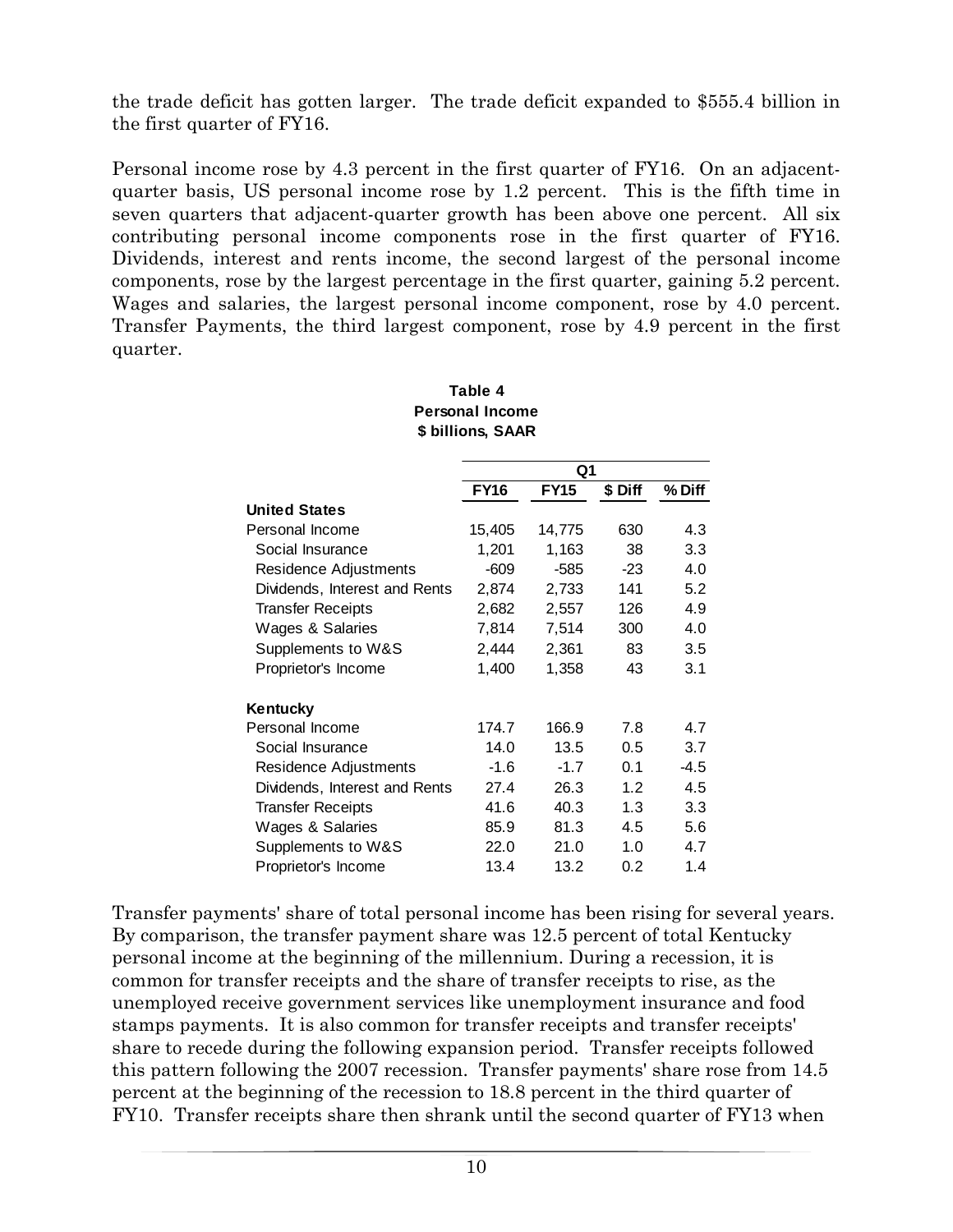the share was 16.7 percent. Transfer receipts have been increasing again since the second quarter of FY13 and now make up 17.4 percent of total US personal income.

The civilian labor force grew by 1.1 percent in the first quarter of FY16. The civilian labor force is composed of individuals who are 16 years or older, not members of any of the Armed Services, and are not in institutions such has prisons, mental hospitals or nursing homes. Prior to 2009, the civilian labor force had been rising at a very consistent rate, growing on average 340,000 persons per quarter. The civilian labor force is heavily influenced by domestic population growth, the size of population cohorts especially those persons nearing age 16 and those nearing retirement age, net immigration changes, labor market tightness and general health of the economy. It is not yet clear which factors caused this extreme contraction of the labor force, but the latter two factors are the most likely causes. From 2009 to the third quarter of FY11, the civilian labor force dropped by 1.4 million persons. This is very unusual and has never happened since data collecting began in 1959. From 2011 to 2012, the civilian labor force grew slowly and returned to 2009 levels. It remained flat for about two years and then slowly began to grow again. From the fourth quarter of FY11 to the first quarter of FY16, the civilian labor force has increased by 4.2 million. This an average rate of growth of 235,000 persons per quarter.

US non-farm employment rose by 2.1 percent in the first quarter of FY16. US employment is in a period of low but stable growth. This is the twelfth consecutive month where adjacent-quarter growth has been between 0.4 and 0.6 percent. In percentage terms, construction employment grew the fastest among the 11 employment sectors, gaining 4.0 percent over the first quarter of FY15 for a net increase of 200,000 jobs. In absolute terms, business services jobs increased by the most, gaining 700,000 jobs in the last year. Mining employment declined the most in absolute and percentage terms in the first quarter, losing 8.3 percent or 100,000 net jobs during the last year.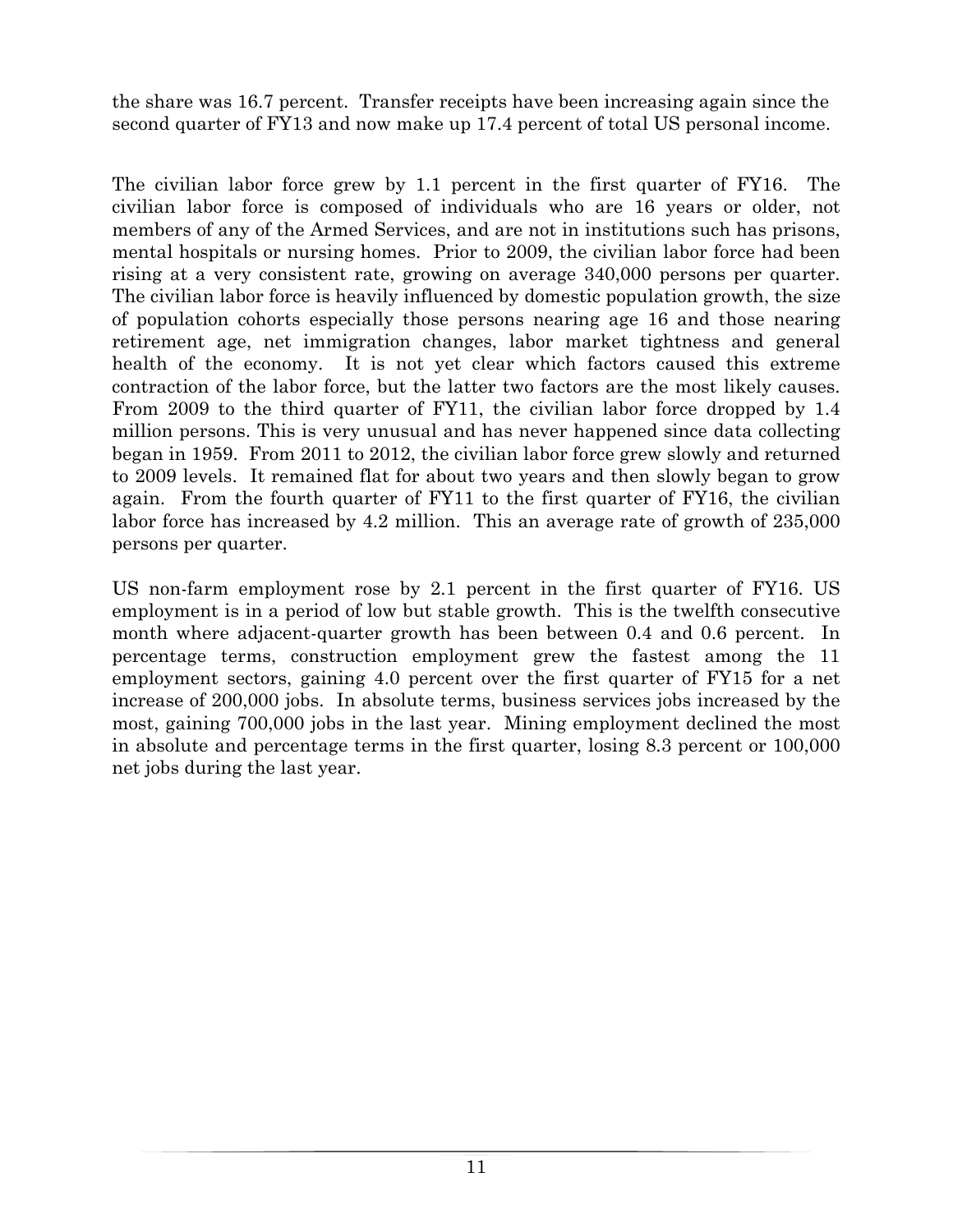| US Q1 (millions) |             |        |             | (thousands) |                  |
|------------------|-------------|--------|-------------|-------------|------------------|
| <b>FY16</b>      | <b>FY15</b> | % Chg  | <b>FY16</b> | <b>FY15</b> | $%$ Chg          |
| 142.3            | 139.4       | 2.1    | 1,900.3     | 1,862.1     | 2.1              |
| 19.6             | 19.3        | 1.6    | 328.9       | 326.8       | 0.7              |
| 6.4              | 6.2         | 4.0    | 75.7        | 73.0        | 3.6              |
| 0.8              | 0.9         | $-8.3$ | 14.9        | 16.5        | $-9.5$           |
| 12.3             | 12.2        | 1.2    | 238.3       | 237.3       | 0.5              |
| 100.7            | 98.2        | 2.6    | 1.246.4     | 1,210.9     | 2.9              |
| 27.0             | 26.4        | 2.2    | 387.3       | 377.3       | 2.7              |
| 2.8              | 2.8         | 1.6    | 26.8        | 26.3        | 1.7              |
| 8.2              | 8.0         | 2.0    | 91.8        | 89.8        | 2.2              |
| 19.8             | 19.2        | 3.4    | 220.5       | 210.8       | 4.6              |
| 22.1             | 21.5        | 2.6    | 268.1       | 259.9       | 3.1              |
| 15.2             | 14.8        | 2.9    | 188.8       | 182.9       | 3.2              |
| 5.7              | 5.6         | 1.4    | 63.0        | 63.8        | $-1.2$           |
| 21.9             | 21.9        | 0.3    | 324.9       | 324.4       | 0.2 <sub>0</sub> |
|                  |             |        |             |             | <b>KY Q1</b>     |

#### **First Quarter FY16 & FY15 Table 5 Summary of US & KY Employment**

Not Seasonally Adjusted. Data for FY16 Q1 are September 2015 estimates. Source: IHS Global Insight Inc., September 8, 2015 data release.

### **KENTUCKY ECONOMY**

Kentucky personal income rose by 4.7 percent in the first quarter of FY16. In the 22 quarters since the end of the recession, Kentucky personal income has risen in 20 quarters and fallen in two. During that time, it has gained a net 24.5 percent for an increase of \$34.3 billion. Wages and salaries, the largest personal income component, grew by 5.6 percent in the first quarter and was both the largest percentage and absolute improvement among the components. Wages and salaries growth has been robust for the last seven quarters.

Among the six contributing components to personal income, only the residence adjustment declined. A decline in the residence adjustment means that on net, the number of persons who work inside Kentucky and live outside Kentucky increased relative to those who live in Kentucky and work outside Kentucky.

Transfer payments income rose by 3.3 percent in the first quarter of FY16. As with US transfer payments, it is common for transfer payments and transfer payments' share to rise during a recession and immediately following a recession as persons are consuming more government services like unemployment insurance and other forms of welfare assistance. During the expansion period, it is normal for those transfer payments and the share to recede as employment is gained and persons no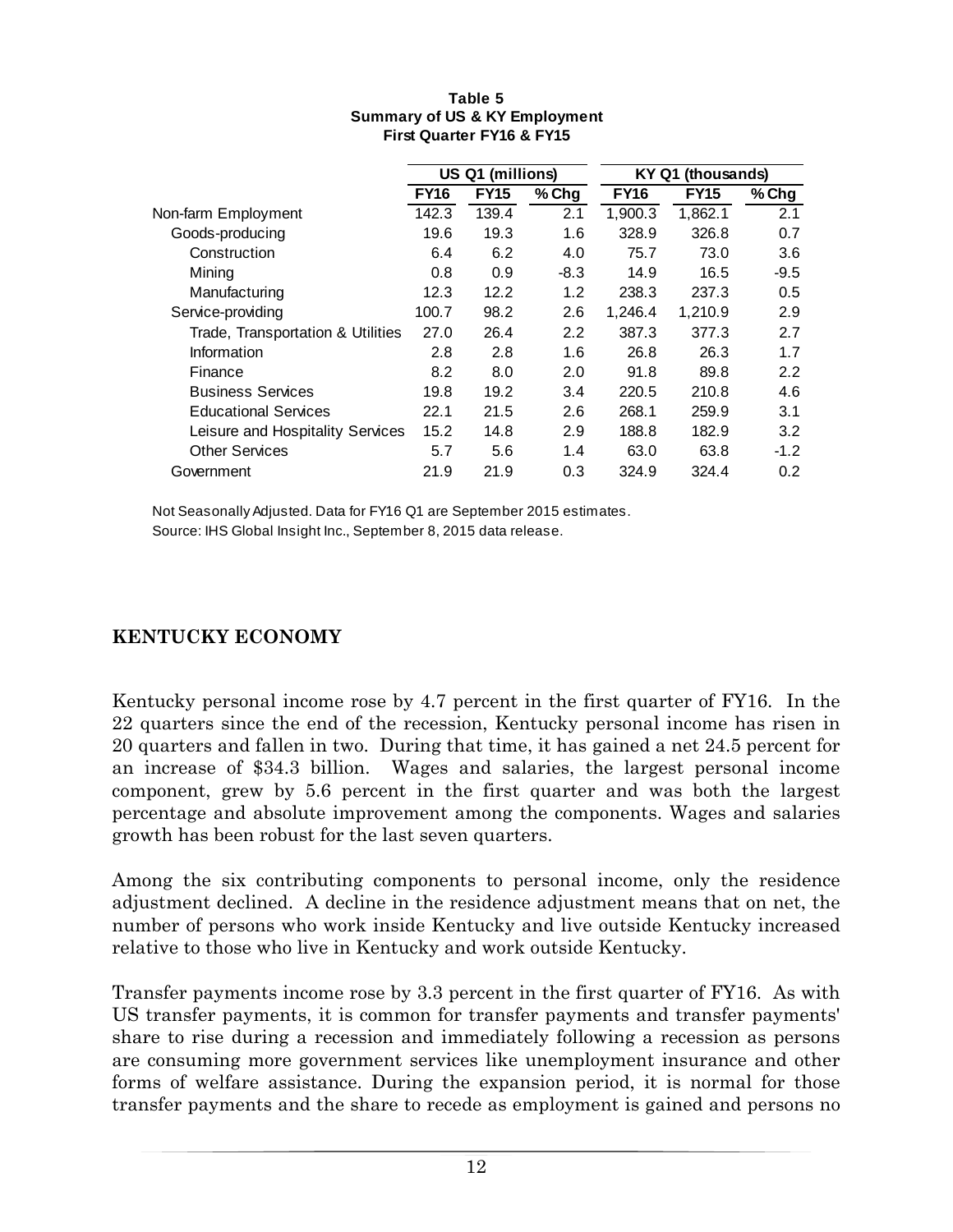longer use government assistance. During the 2007 recession, the share of transfer payment income to total personal income rose from 19.9 percent in first quarter of FY08 to 24.7 percent in the third quarter of FY10. Between the third quarter of FY10 and the second quarter of FY13, the transfer payments' share began to decline. As noted, this is quite common. However, in the nine quarters following the second quarter of FY13, transfer payments' share began to rise again. This is unusual. By the third quarter of FY15, the transfer payments' share had risen to 24.5 percent, which is almost back to the peak level following the 2007 recession. In the last two quarters, the share has dropped slightly to 23.8 percent and is significantly above the national average.

Kentucky non-farm employment rose by 2.1 percent in the first quarter of FY16, identical to the US growth. Kentucky non-farm employment growth has been low and much less stable than US employment growth. Adjacent-quarter Kentucky non-farm employment growth as varied from 0.0 percent to 0.8 percent during the last 10 quarters. Business services employment grew the fastest, increasing by 4.6 percent in the first quarter for a net increase of 9,700 jobs.

Trade, transportation and utilities employment, the largest employment sector in Kentucky, rose by the largest absolute amount gaining 10,000 jobs in the first quarter of FY16. Mining employment, the smallest employment sector in Kentucky, declined by 9.5 percent or 1,600 jobs in the first quarter of FY16. The mining employment sector includes coal mining, other mineral mining, stone mining, metal mining and logging employment.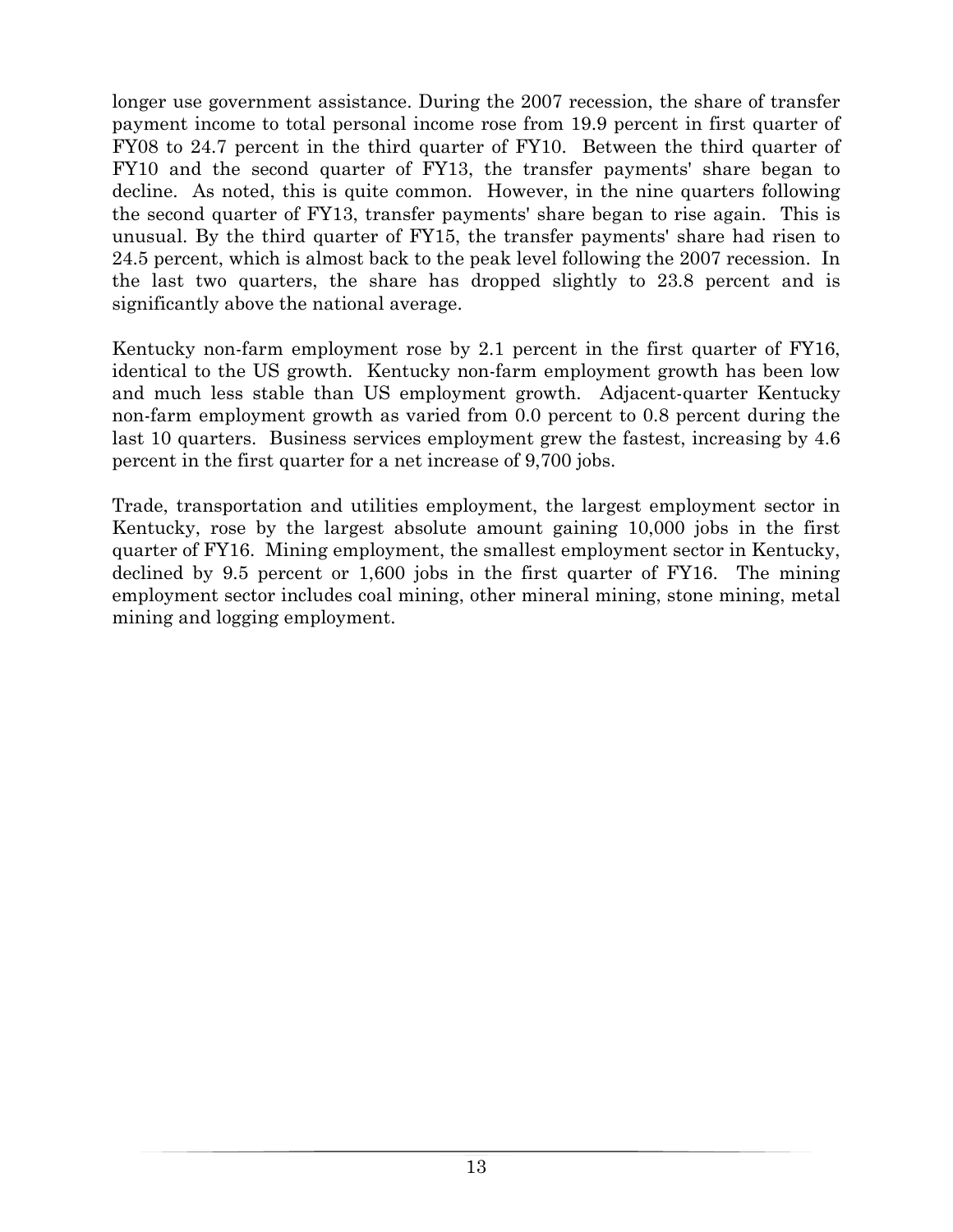# **Interim Outlook**

#### **GENERAL FUND First Quarter, FY16**

The revenue forecasts presented in Table 6 and Table 7 were estimated using the September 2015 "control scenario" economic forecast from both IHS Global Insight (hereafter Global Insight) and the Kentucky MAK model. Forecasted revenues prepared pursuant to KRS 48.400 (2) are typically internal estimates prepared by the staff of the Office of State Budget Director. In odd-numbered years, however, the first quarterly report is prepared simultaneously with the preliminary estimates of the Consensus Forecasting Group (CFG) as prescribed in KRS 48.120 (1). The CFG adopted the "control scenario" as their preliminary estimates at the October 13, 2015 meeting and therefore they are identical to the control scenario presented herein.

Projected General Fund revenues for the next three quarters are shown in Table 6. As the table indicates, General Fund growth is projected to be 3.1 percent compared to the final three quarters of FY15. The full year estimate for FY16 is equal to \$10,309.5 million for an expected growth rate of 3.4 percent. Collections at the forecasted levels would produce a current year revenue surplus of \$242.3 above the official General Fund forecast of \$10,067.2 million.

|                     |         |         | Table 6                              |         |                  |         |                     |         |
|---------------------|---------|---------|--------------------------------------|---------|------------------|---------|---------------------|---------|
|                     |         |         | <b>General Fund Interim Forecast</b> |         |                  |         |                     |         |
|                     |         |         | \$ millions                          |         |                  |         |                     |         |
|                     |         |         | <b>FY16</b>                          |         |                  |         | <b>FY16</b>         |         |
|                     | Q1      |         | Q2, Q3, & Q4                         |         | <b>Full Year</b> |         | <b>Official CFG</b> |         |
|                     | Actual  | % Chg   | <b>Estimate % Chg</b>                |         | Estimate % Chg   |         | <b>Estimate</b>     | \$ Diff |
| Individual Income   | 1,039.9 | 6.0     | 3,218.1                              | 4.2     | 4,258.0          | 4.6     | 4,130.3             | 127.7   |
| Sales & Use         | 859.7   | 6.9     | 2,562.3                              | 4.0     | 3,422.0          | 4.7     | 3,215.7             | 206.3   |
| Property            | 46.8    | 4.9     | 526.2                                | 1.4     | 573.0            | 1.7     | 597.5               | $-24.5$ |
| Corporation Income  | 124.9   | 11.5    | 411.4                                | $-1.1$  | 536.3            | 1.5     | 433.9               | 102.4   |
| Coal Severance      | 37.7    | $-22.8$ | 102.2                                | $-22.3$ | 139.9            | $-22.4$ | 201.6               | $-61.7$ |
| Cigarettes          | 58.1    | $1.5\,$ | 157.2                                | $-3.9$  | 215.3            | $-2.5$  | 219.2               | $-3.9$  |
| LLET                | 44.7    | 0.5     | 175.1                                | $-2.3$  | 219.8            | -1.8    | 253.1               | $-33.3$ |
| Lottery             | 53.5    | 2.9     | 178.5                                | 5.3     | 232.0            | 4.7     | 251.5               | $-19.5$ |
| Other               | 136.3   | $-11.1$ | 576.9                                | 7.2     | 713.2            | 3.1     | 764.4               | $-51.2$ |
| <b>General Fund</b> | 2,401.6 | 4.5     | 7,907.9                              | 3.1     | 10,309.5         | 3.4     | 10,067.2            | 242.3   |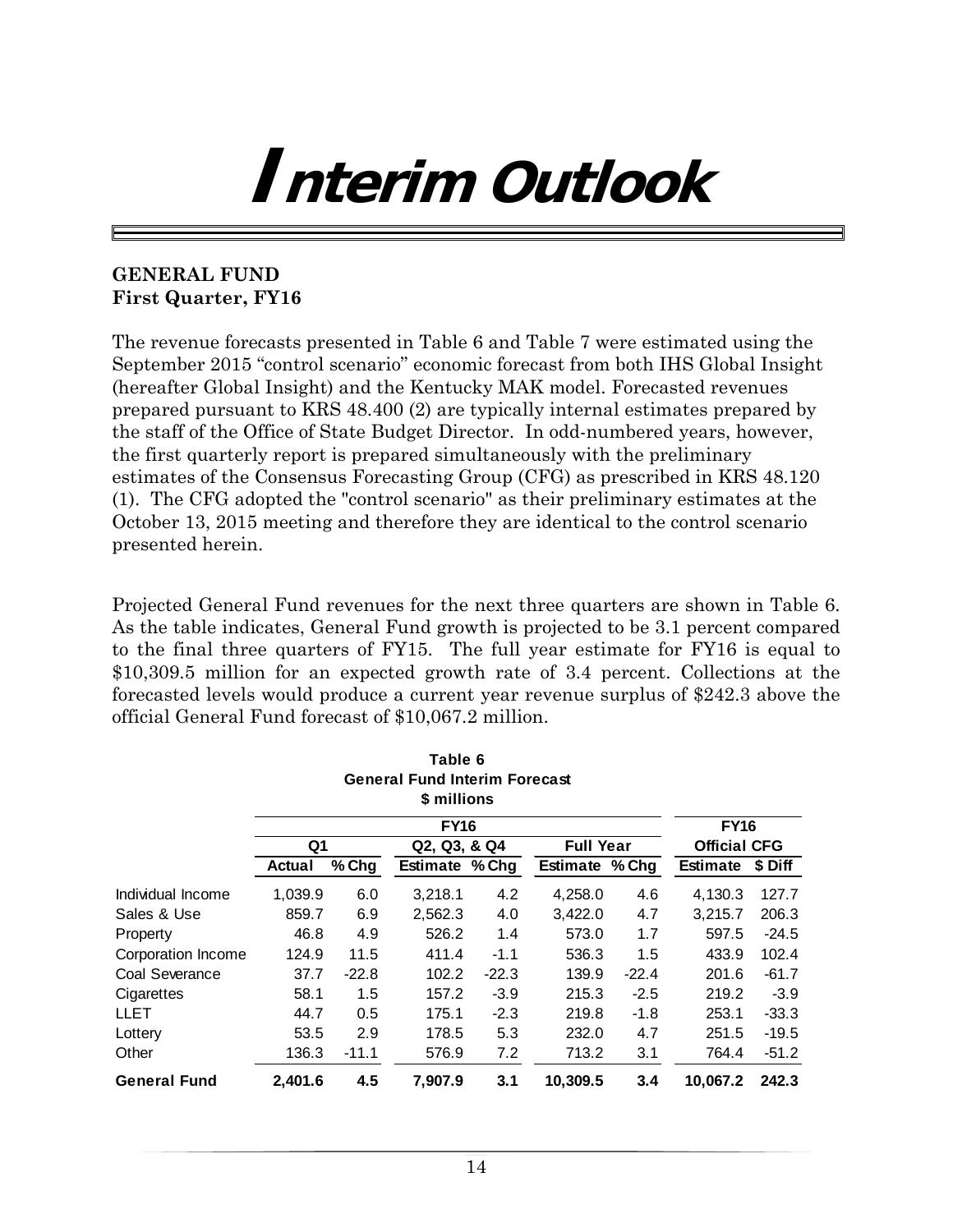Individual income tax receipts are expected to total \$4,258.0 million in FY16, partially due to the robust growth of 6.0 percent in the first quarter of the fiscal year. Receipts are projected to increase by 4.2 percent during the final three quarters of FY16. Taken in aggregate, the individual income tax is forecasted to grow a robust 4.6 percent for FY16.

The withholding component of the individual income tax is adding the most to overall growth, posting 5.3 percent growth in the first quarter. Withholding is expected to remain at 5.3 percent for the remainder of FY16 despite Kentucky nonagricultural employment growth of only 1.7 percent (see Table 9). Withholding is closely tied to wages and salaries and employment in the state. Employment has been lackluster for the last two fiscal years, with growth of 1.7, 1.3, and 2.0 percent, respectively. The increased rate of growth in the individual income tax for the forecast period is once again predicated upon improvement in Kentucky wages and salaries, which are collectively projected to increase 5.2 percent in FY16.

Since declining in FY13, the sales and use tax has witnessed a steady dose of positive momentum. Growth of 3.6 percent in FY14 was followed by even faster growth of 4.4 percent during FY15. The first quarter of FY16 was even higher with 6.9 percent growth. This interim report calls for continued growth in the sales and use tax at a more sustainable growth rate of 4.0 percent growth for the final nine months of FY16.

Property tax revenues are expected to increase by 1.4 percent over the forecasting horizon following growth of 4.9 percent in the first quarter. Due to the sustained effects of the recession on the housing market, the state rate has remained at 12.2 cents since valuation year 2008, an unprecedented occurrence of seven consecutive years without a rate decline. As the housing market shores up, growth in new property and existing values can be expected to eventually return to more traditional growth patterns. This interim report assumes that this reversion to "normal" will not occur during the forecasting horizon.

The corporation income tax and the LLET are expected to moderate over the next three quarters following five consecutive fiscal years of extraordinary growth. Collections during the three-quarter forecasting horizon are expected to decline in both taxes, as the corporation income tax is projected to fall a marginal 1.1 percent while the LLET dips 2.3 percent. A downward revision to the forecast for U.S. profits drove the corporate income tax forecast marginally lower, as the base of the tax is profits apportioned to Kentucky. Combined with first quarter growth of 11.5 percent, the corporation income tax is still expected to post growth for the sixth consecutive fiscal year at an annual rate of 1.5 percent.

Coal severance receipts fell slightly short of the official estimate in FY15 and are expected to decline further in FY16. Energy markets and coal markets in particular, have become quite volatile with downside risk. The interim estimate is for receipts of \$139.9 million, or a 22.4 percent decline in FY16 following an 8.7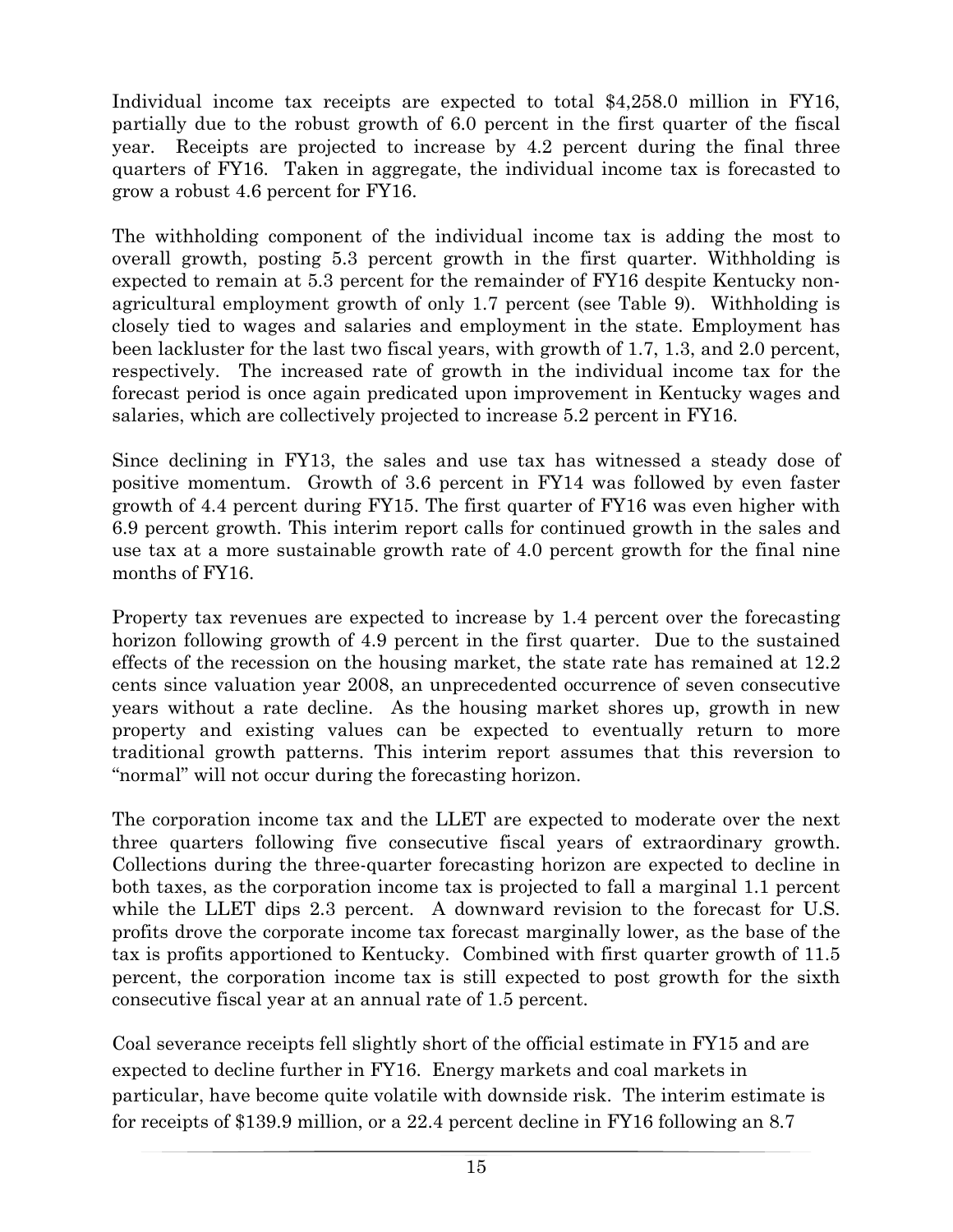percent drop in FY15 and a 14.3 percent plunge in FY14. The official estimate for the FY16 is \$201.6 million, which illustrates how much coal sales have shrunk since that official forecast was rendered in 2013. With the federal law changes, mine closures, and power plants going offline, a return to the levels near the FY12 peak (\$298.3 million) is implausible during this forecast horizon.

Cigarette tax receipts declined 4.4 percent in FY14 and 3.1 percent in FY15. The outlook for cigarette tax receipts is for a modest 2.5 percent decline in FY16. A downward trend in smoking rates is still expected, but the \$1.00 per pack increase in the tax rate for Illinois and the \$0.35 per pack increase in Ohio should serve to create a small positive revenue impact for cigarette purchases in Kentucky. Notwithstanding these minor border impacts, the consumption of cigarettes has steadily been trending downward. The Ohio border impact has the potential to become a major impact as the markets transition to a new equilibrium. Total state cigarette taxes in Ohio went from \$1.25 per pack to \$1.60 per pack, a full \$10.00 per carton higher than the Kentucky rate.

Lottery dividends are expected to grow 4.7 percent in FY16 on the basis of continued strength in scratch-off sales and a recovery in online games. Modest collections of \$232.0 million would fall \$19.5 million below the official estimate of \$251.5 million for FY16. The decrease in fuel prices has helped the market for scratch games, but jackpot fatigue has hampered success in the large multi-state online games.

The "Other" category contains dozens of smaller accounts, which make up the remainder of the General Fund. Insurance premiums tax, bank franchise and telecommunications tax are the three largest accounts in the "Other" category. The "Other" category of taxes is expected to rise 7.2 percent during the forecasting horizon. Each account was re-examined after FY15 and the proper adjustments were made to calibrate the models. The "Other" accounts totaled \$691.8 million in FY15. "Other" collections are estimated to be \$713.2 million for FY16.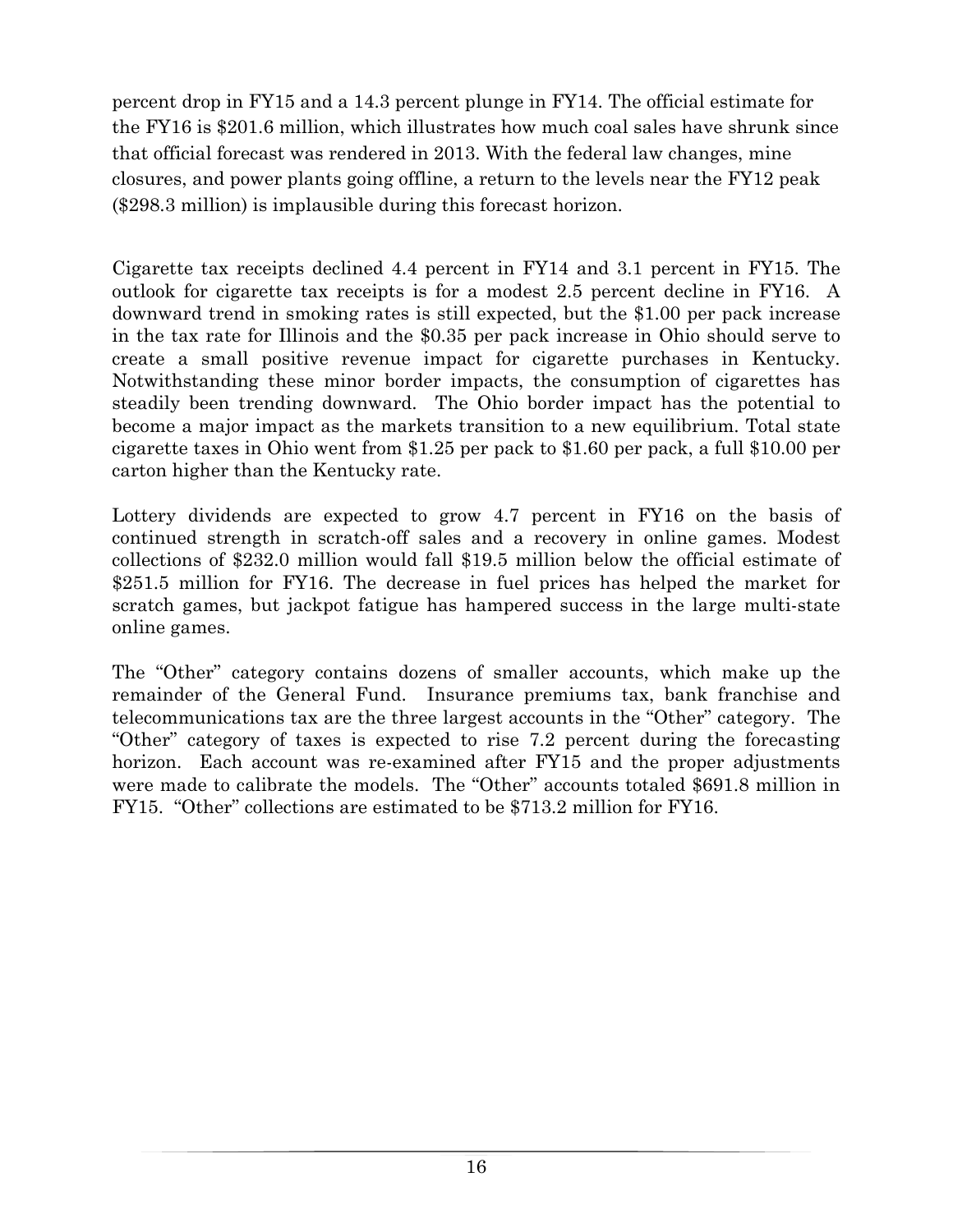### **ROAD FUND First Quarter, FY16**

Road Fund revenues fell 8.3 percent in the first quarter of FY16, their third consecutive quarterly decline. Revenues are projected to continue this downward trend for the remainder of the fiscal year, declining 5.3 percent over the final three quarters of FY16 as shown in Table 7. Motor fuels taxes fell 16.1 percent in the first three months of the year and are forecasted to decline, albeit at a slightly slower rate, for the remainder of the year. Motor vehicle usage tax will likewise see a slowing in the rate of growth for the next nine months; however, revenue growth from this account will be positive. All of the remaining accounts are expected to be virtually unchanged with the exception of the "Other" account which will have a more pronounced decline.

| \$ millions                    |               |         |                       |         |                  |         |                     |          |
|--------------------------------|---------------|---------|-----------------------|---------|------------------|---------|---------------------|----------|
|                                | <b>FY16</b>   |         |                       |         |                  |         |                     |          |
|                                | Q1            |         | Q2, Q3, & Q4          |         | <b>Full Year</b> |         | <b>Official CFG</b> |          |
|                                | <b>Actual</b> | $%$ Chg | <b>Estimate % Chg</b> |         | Estimate % Chg   |         | <b>Estimate</b>     | \$ Diff  |
| Motor Fuels                    | 196.4         | $-16.1$ | 546.7                 | $-11.3$ | 743.1            | $-12.6$ | 870.5               | $-127.4$ |
| Motor Vehicle Usage            | 123.7         | 7.5     | 331.6                 | 4.4     | 455.3            | 5.2     | 445.5               | 9.8      |
| Motor Vehicle License          | 18.7          | $-16.7$ | 85.5                  | 0.4     | 104.2            | $-3.2$  | 102.7               | 1.5      |
| <b>Motor Vehicle Operators</b> | 4.2           | 2.2     | 11.9                  | 0.1     | 16.1             | 0.6     | 17.5                | $-1.4$   |
| Weight Distance                | 20.6          | 3.0     | 59.1                  | 0.0     | 79.7             | 0.8     | 81.4                | $-1.7$   |
| Income on Investments          | 0.4           | $-26.5$ | 1.1                   | $-54.1$ | 1.5              | $-48.3$ | 3.7                 | $-2.2$   |
| Other                          | 7.0           | $-18.4$ | 26.7                  | $-9.2$  | 33.7             | $-11.3$ | 37.1                | $-3.4$   |
| <b>Road Fund</b>               | 371.1         | $-8.3$  | 1.062.5               | $-5.3$  | 1.433.6          | $-6.1$  | 1.558.4             | $-124.8$ |

**Table 7 Road Fund Interim Forecast \$ millions**

Motor fuels tax receipts are forecasted to fall 11.3 percent for the remainder of the fiscal year which is an improvement on the 16.1 percent decline seen in the first quarter. The drop in revenue is due almost entirely to a lower tax rate this year than last. HB 299, enacted in the 2015 Regular Session of the General Assembly, made significant changes to the motor fuels tax rate as well as the rate setting procedure. Most significant for this revenue forecast was the raising of the average wholesale price floor to \$2.177 from \$1.786 as well as statutorily-imposed FY16 tax rate of 26.0 cents per gallon of fuel. In previous years, the tax rate was free to change quarterly but HB 299 sets forth an annual tax rate.

An increase in taxable gallons will help bolster motor fuels tax collections, although only slightly, over the forecast horizon. Consumption in FY15 rose 1.4 percent which was only the third gain in the past 11 years. Taxable gallons grew 0.4 percent in FY07 and 0.2 percent in FY11. Projections of motor fuels consumption are expected to be positive for FY16 but at a slightly lower rate.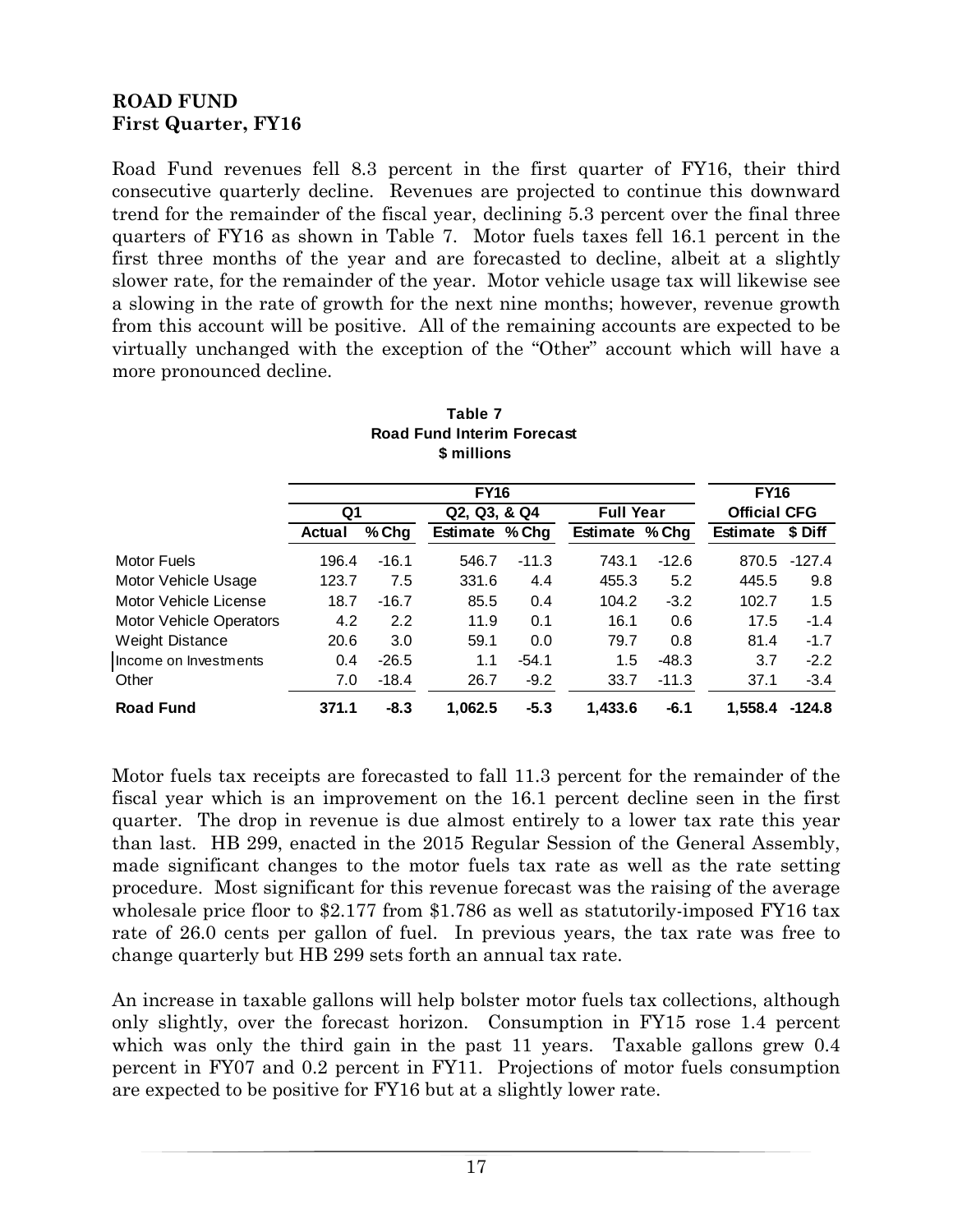Motor vehicle usage tax collections are anticipated to grow 4.4 percent over the final nine months of FY16, after increasing 7.5 percent in the first quarter. The impact of HB440, which provided for a trade-in credit on new car purchases, reduced revenue by \$45.8 million last year but will not impact the forecasted rate of growth of this revenue source. It will, however, lower the level of receipts.

To estimate the growth of all other components of the Road Fund, officials of the Kentucky Transportation Cabinet and staff of the Governor's Office for Economic Analysis assessed recent growth patterns as well as administrative and statutory factors to formulate the projections. Motor vehicle license taxes are forecasted to increase 0.4 percent in the final three quarters of FY16. Motor vehicle operators' licenses are projected to rise 0.1 percent in the remainder of the fiscal year. Weight distance tax revenue is expected to be unchanged for the remainder of the fiscal year. Income on investments should decrease \$1.4 million. All other revenues combined are projected to decline 9.2 percent during the last nine months of FY16.

### **NATIONAL ECONOMY**

The FY16 outlook for the US economy looks brighter after the BEA announced upward revisions of GDP measured in the final two quarters of FY15. Consequently, the annual growth rate of real GDP in FY16 has been revised up to 2.5 percent, which is also the rate of growth expected for the full year FY16 (See Table 8). Growth is expected to slightly accelerate in the last two quarters of the fiscal year, bringing hopes that calendar 2016 will see the fastest US economic growth since prior to the last recession .2

Nonresidential fixed investment struggled in the final quarter of FY15 but is expected to rebound going forward. Both private residential and nonresidential construction are picking up as interest rates remain low. Monthly single-family housing starts are growing at the fastest rate since 2007 and the National Association of Home Builders' builder confidence index is at its highest in 10 years, signaling more growth to come.3 Unsurprisingly, real investment is projected to grow at a solid 4.5 percent for the remainder of FY16 (See Table 8).

The national employment picture looks slightly less rosy, with non-farm employment expected to grow at a slower rate than in FY15. However, this is partly due to labor market tightening as unemployment rates continue to fall around the U.S. As the labor market tightens, firms must bid up wages in order to attract workers. Thus, the forecast is for wages and salaries to increase by 4.1 percent in the next three quarters (See Table 8). The upticks in housing and nonresidential construction mean greater job growth for construction in the coming quarters

<sup>&</sup>lt;sup>2</sup> IHS. (September, 2015). *US Economic Outlook*. Table 2, p. 14.<br><sup>3</sup> NAJID. (August, 2015). Betriessed from https://www.pebb.org/s

<sup>&</sup>lt;sup>3</sup> NAHB. (August, 2015). Retrieved from https://www.nahb.org/en/news-and-publications/Press-Releases/2015/august/builder-confidence-rises-one-point-in-august.aspx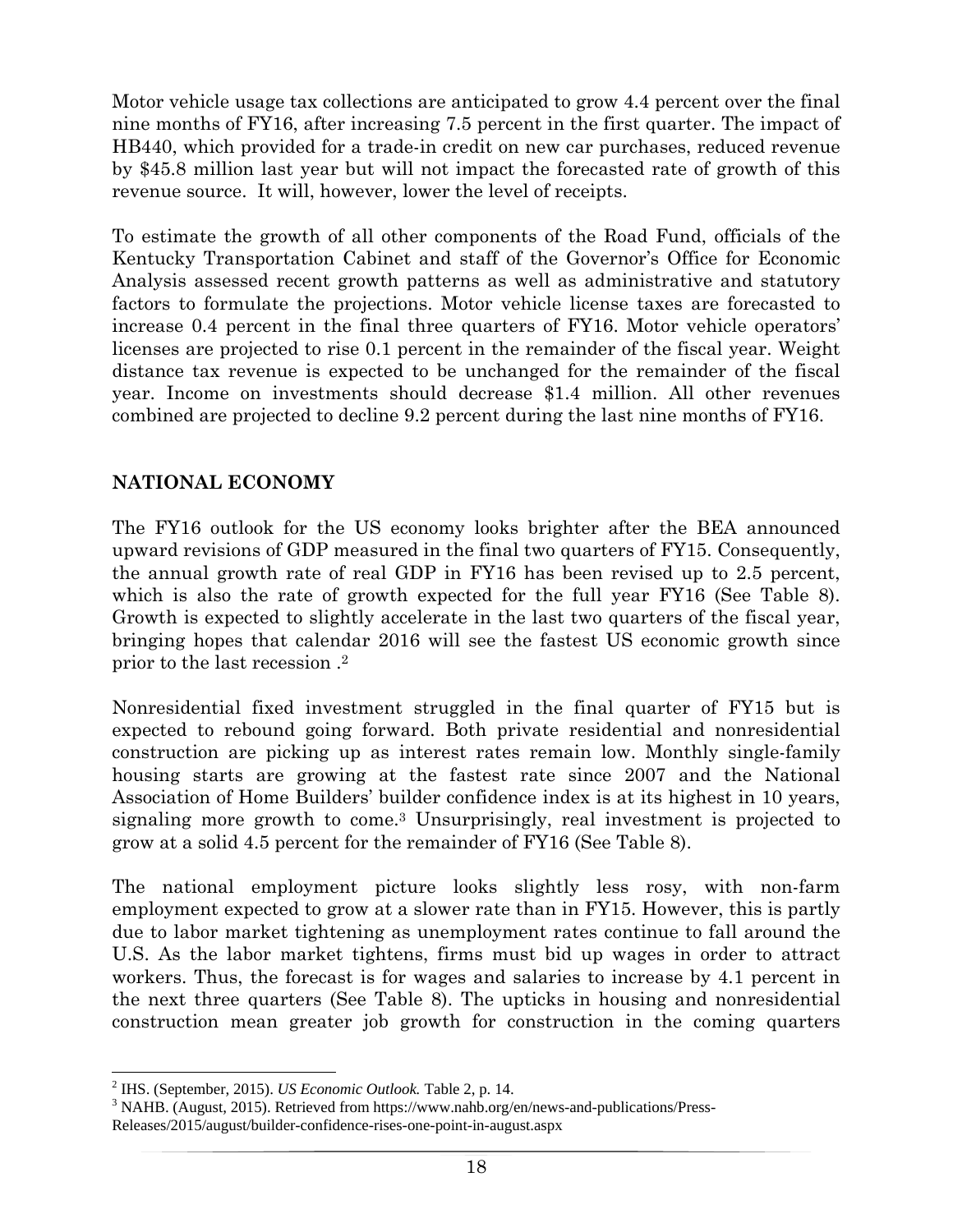relative to the other sectors.4 Until oil prices rebound, employment in natural resources and mining will continue to struggle.

Growth in manufacturing employment may be another concern going forward. The Federal Reserve reported that US industrial production decreased in August, with analysts predicting a further decline to be likely.5 This may partly be due to the strong dollar and slow economic growth seen abroad. JP Morgan's Global Manufacturing Purchasing Managers Index fell in September to its lowest level since 2013, indicating lowered expectations for manufacturing growth worldwide.6 While low, these indicators remain positive. Table 8 shows that manufacturing employment will grow 0.5 percent in the remainder of FY16.

The Federal Reserve remains divided on whether to begin raising interest rates, with some probability remaining that the Federal Open Market Committee may raise rates as early as December. Federal Reserve Chairman Janet Yellen's speech on September 30 argued strongly for an interest rate hike sooner rather than later.7 Expectations of tighter monetary policy may currently be weighing on US investment and helping boost the dollar against other currencies.

In conclusion, employment growth has been steady, the housing market appears to finally be rebounding, and historically low gasoline prices have buoyed consumer spending and travel; the fundamentals of the economy appear poised for further growth. However, weak economic growth abroad, a strong US dollar, and uncertainty regarding monetary and fiscal policies have the potential to seriously dampen manufacturing and investment growth going forward.

<sup>&</sup>lt;sup>4</sup> IHS. (September, 2015). *US Economic Outlook*. Table 2, p. 60.

<sup>&</sup>lt;sup>5</sup> Federal Reserve (September 15, 2015). Industrial production and capacity utilization. Retrieved from http://www.federalreserve.gov/releases/g17/20150915/ 6

 $6$  Mukherjee, A. (September 1, 2015). "Global factory growth at two-year low." Reuters. Retrieved from http://www.reuters.com/article/2015/09/01/us-global-economy-pmi-idUSKCN0R144Y20150901 7

 $\frac{7}{1}$  Yellen, J. (September 30, 2015). "Welcoming Remarks." Retrieved from

http://www.federalreserve.gov/newsevents/speech/yellen20150930a.htm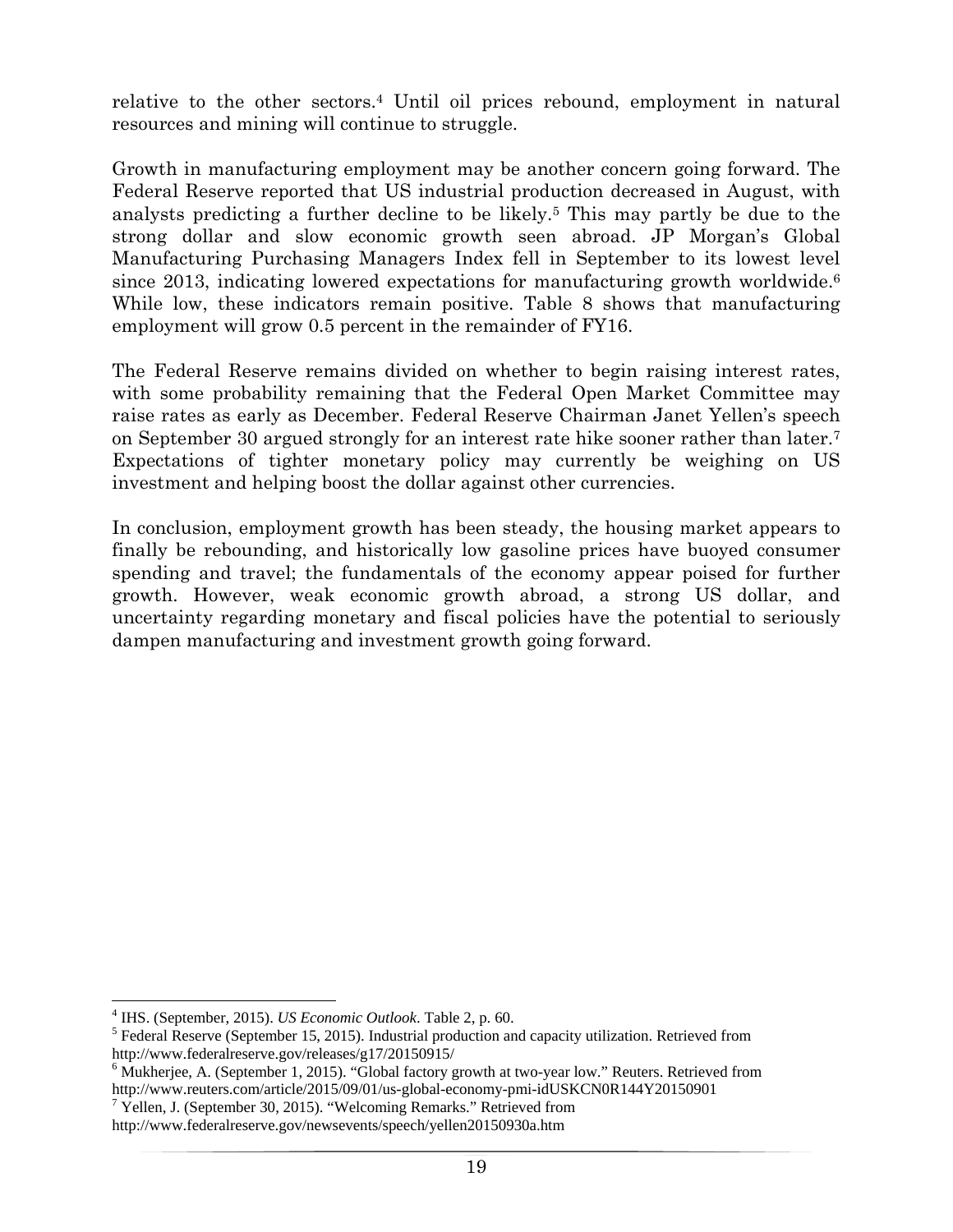|                                      |             | Q2, Q3, & Q4 | <b>Full Year</b> |             |           |
|--------------------------------------|-------------|--------------|------------------|-------------|-----------|
|                                      | <b>FY16</b> | <b>FY15</b>  | $%$ Chg          | <b>FY16</b> | $%$ Chg   |
| <b>Real GDP</b>                      | 16,632.5    | 16,217.7     | 2.6              | 16,578.9    | 2.5       |
| Real Consumption                     | 11,434.0    | 11,093.6     | 3.1              | 11,387.7    | 3.1       |
| Real Investment                      | 2,948.7     | 2,822.9      | 4.5              | 2,934.5     | 4.6       |
| Real Govt. Expenditures              | 2,868.9     | 2,844.8      | 0.8              | 2,867.9     | 0.8       |
| <b>Real Exports</b>                  | 2,170.9     | 2,111.0      | 2.8              | 2,160.8     | 2.5       |
| Real Imports                         | 2,758.7     | 2,623.5      | 5.2              | 2,740.4     | 5.4       |
| Personal Income (\$ billions)        | 15,743.6    | 15,085.6     | 4.4              | 15,659.0    | 4.3       |
| Wages and Salaries (\$ billions)     | 7,995.5     | 7.681.7      | 4.1              | 7,950.0     | 4.1       |
| Inflation (% chg CPI)                | 1.0         | 0.4          | <b>NA</b>        | 0.8         | <b>NA</b> |
| Industrial Production Index (% chg)  | 0.2         | 3.2          | <b>NA</b>        | 0.4         | <b>NA</b> |
| Civilian Labor Force (millions)      | 158.8       | 156.8        | 1.2              | 158.5       | 1.2       |
| Total Non-farm Employment (millions) | 143.5       | 141.0        | 1.8              | 143.2       | 1.8       |
| Manufacturing Employment (millions)  | 12.4        | 12.3         | 0.5              | 12.4        | 0.7       |
| Unemployment Rate (%)                | 5.2         | 5.6          | <b>NA</b>        | 5.2         | <b>NA</b> |

#### **Table 8 US Economic Outlook Quarters 2, 3, & 4**

Not Seasonally Adjusted. Real series are annual rate, billions of chained 2000 dollars.

Components do not sum to GDP because they are annualized independently.

Data for FY15 Q2 through FY15 Q4 are September 2014 estimates.

Source: IHS Global Insight Inc., September 8, 2015 data release.

#### **KENTUCKY ECONOMY**

Both the national economy and the Commonwealth entered this quarter on a positive note, with Kentuckians' personal income growth surpassing that of the U.S. for the fourth consecutive quarter and the real value of manufacturing exports outpacing U.S. states as a whole.8 Thus far employment and personal incomes have kept pace with the previous forecast. Table 9 indicates that going forward Kentuckians' personal incomes will grow at a robust 4.4 percent over the next three quarters. If achieved, the forecast of 5.2 percent wage and salary growth would be the highest for any fiscal year since 2000.

The brightest spot in the Kentucky economy is currently the housing market. Home prices are up from the same period a year ago across all Kentucky metropolitan statistical areas (MSAs).9 Year-over-year home sales are up over 20 percent in the Louisville MSA and mortgage delinquency rates are at six-year lows. Construction employment is projected to grow 4 percent over the rest of FY16, far outpacing the job growth in other sectors. The St. Louis Fed's contacts expected residential

<sup>&</sup>lt;sup>8</sup> Eubanks, Daniel. (2015). *Burgundy Book*, p. 4. Louisville Zone Eighth District St. Louis Federal Reserve.<br><sup>9</sup> Kordnunuong, Use (2015). *Burgundy Book,* p. 5. Louisville Zone Eighth District St. Louis Federal Beserve.

<sup>&</sup>lt;sup>9</sup> Kerdnunvong, Usa. (2015). *Burgundy Book*, p. 5. Louisville Zone Eighth District St. Louis Federal Reserve.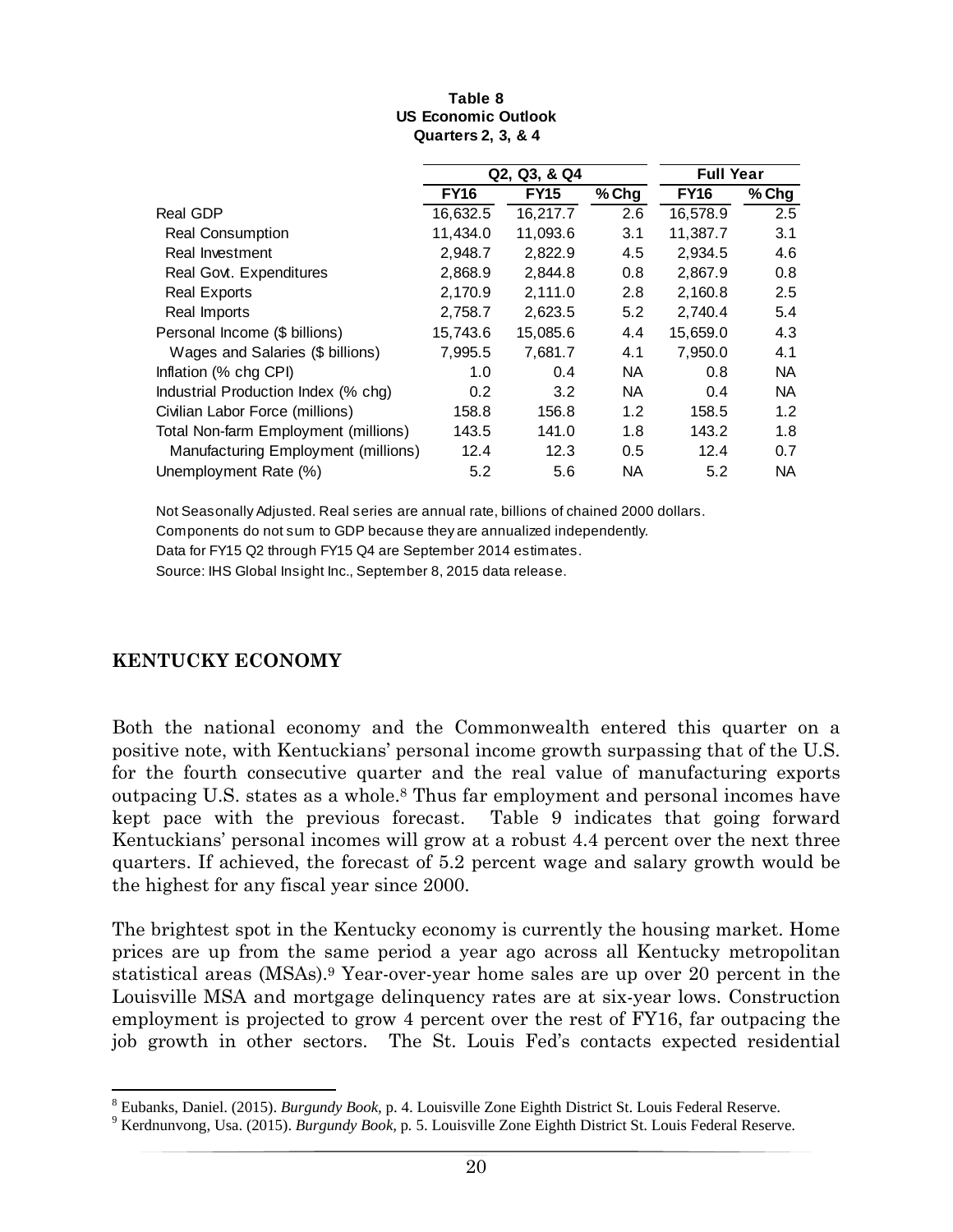construction activity to increase at least through calendar 2015.10 However, area bankers surveyed in September by the Louisville office of the St. Louis Federal Reserve do not anticipate an uptick in demand for loans anytime soon, putting a damper on forecasts for future housing starts.11

Low gasoline prices are continuing to help the pocketbooks of those in the Commonwealth; fall and winter are when refineries switch to a cheaper blend of gasoline. As demonstrated by the growth in sales tax collections in the first quarter of FY16 (Table 6), consumer spending has been solid and forecasters are eyeing the holiday season for any signs of continued consumer confidence.

While there are some clearly positive data points in the leading indicators forecasters look at to discern the future, there are also some clear areas of growing concern. Of greatest concern is the slowdown in the growth of manufacturing and shipping reported nationally in August and September, and anecdotally by local contacts in the in the Cleveland and St. Louis Fed districts that cover Kentucky. Manufacturing employment in Kentucky fell in July to a level below the same month a year prior.12 Likewise, employment in motor vehicle manufacturing in Kentucky fell in August for the first time in almost a year.13 The Institute for Supply Management's national survey of manufacturers fell in September to a level indicating minimal positive growth from new orders.14 Table 9 illustrates that manufacturing employment will grow by a tepid 0.3 percent in FY16, well below the growth we have seen in the previous five fiscal years. The strong US dollar is not helping matters in regards to exports, a hurdle that is not expected to vanish anytime soon.

Total non-farm employment in Kentucky is forecast to grow at a slightly slower pace than the US as a whole through FY16, which is not unusual (Tables 8 and 9). However, the Conference Board's Help Wanted Online index of job postings noted that, adjusting for seasonality, ads for employment in Kentucky fell in both August and September, which is of concern combined with the weak manufacturing indicators heading into the holiday season.15

The forecast moving forward definitely presents robust growth through the remainder of the fiscal year in personal income and wages and salaries. This is consistent with what one would expect given low unemployment and coming off a

 <sup>10</sup> Eighth District St. Louis Federal Reserve. (September, 2015). The Beige Book. Retrieved from

https://www.stlouisfed.org/publications/beige-book/september-2-2015 11 Ibid, p. 7.

<sup>&</sup>lt;sup>12</sup> US Bureau of Labor Statistics. (September, 2015). State and Area Employment, Hours, and Earnings: Kentucky.<br>Retrieved from: http://data.bls.gov/timeseries/SMS21000003000000001?data\_tool=XGtable

<sup>&</sup>lt;sup>13</sup> US Bureau of Labor Statistics. (September, 2015). All Employees: Durable Goods: Motor Vehicle Parts

Manufacturing in Kentucky. Retrieved Federal Reserve Bank of St. Louis<br>https://research.stlouisfed.org/fred2/series/SMU21000003133630001SA/.

<sup>&</sup>lt;sup>14</sup> Institute for Supply Management (September, 2015). September 2015 Manufacturing ISM® *Report on Business*®. Retrieved from https://www.instituteforsupplymanagement.org/ismreport/mfgrob.cfm

<sup>&</sup>lt;sup>15</sup> The Conference Board (2015). Help Wanted OnLine® (HWOL). Retrieved from https://www.conferenceboard.org/data/helpwantedonline.cfm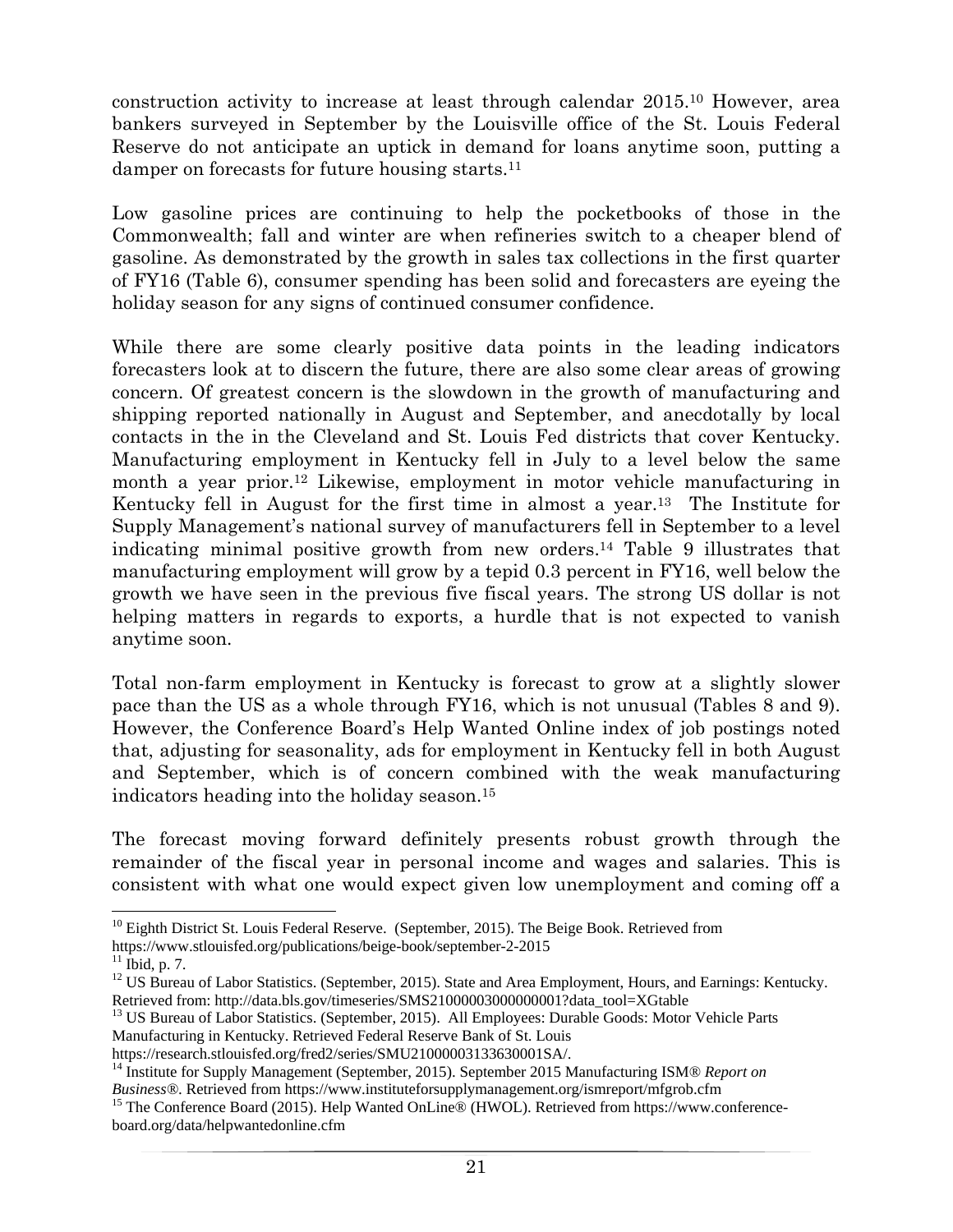solid first quarter. However, the Office of Economic Analysis will continue to monitor the situation closely and update the forecast with new data as it becomes available.

|                                   | .           |              |        |                  |         |
|-----------------------------------|-------------|--------------|--------|------------------|---------|
|                                   |             | Q2, Q3, & Q4 |        | <b>Full Year</b> |         |
|                                   | <b>FY16</b> | <b>FY15</b>  | % Chg  | <b>FY16</b>      | % Chg   |
| Personal Income (\$ millions)     | 178,745.0   | 171,184.6    | 4.4    | 177,731.2        | 4.5     |
| Wages and Salaries (\$ millions)  | 88,198.1    | 83.894.2     | 5.1    | 87,617.6         | 5.2     |
| Non-farm Employment (thousands)   | 1,912.8     | 1,883.9      | 1.5    | 1,909.7          | 1.7     |
| Goods-producing                   | 330.5       | 327.8        | 0.8    | 330.1            | 0.8     |
| Construction                      | 77.3        | 74.4         | 4.0    | 76.9             | 3.9     |
| Mining                            | 14.7        | 15.7         | $-6.2$ | 14.8             | -7.0    |
| Manufacturing                     | 238.5       | 237.8        | 0.3    | 238.5            | 0.3     |
| Service-providing                 | 1,256.9     | 1,232.0      | 2.0    | 1,254.3          | 2.2     |
| Trade, Transportation & Utilities | 390.4       | 381.3        | 2.4    | 389.6            | 2.4     |
| Information                       | 27.1        | 26.0         | 4.1    | 27.0             | 3.5     |
| Finance                           | 92.3        | 91.0         | 1.4    | 92.2             | 1.6     |
| <b>Business Services</b>          | 224.7       | 216.8        | 3.6    | 223.6            | 3.9     |
| <b>Educational Services</b>       | 270.2       | 266.0        | 1.6    | 269.7            | 2.0     |
| Leisure and Hospitality Services  | 190.3       | 186.9        | 1.8    | 189.9            | $2.2\,$ |
| <b>Other Services</b>             | 62.0        | 63.9         | $-2.9$ | 62.3             | $-2.5$  |
| Government                        | 325.3       | 324.1        | 0.4    | 325.2            | 0.3     |

#### **Kentucky Economic Outlook Table 9 Quarters 2, 3, & 4**

Not Seasonally Adjusted.

Source: IHS Global Insight, Inc. and the Kentucky Governor's Office for Economic Analysis MAK model, September 2015.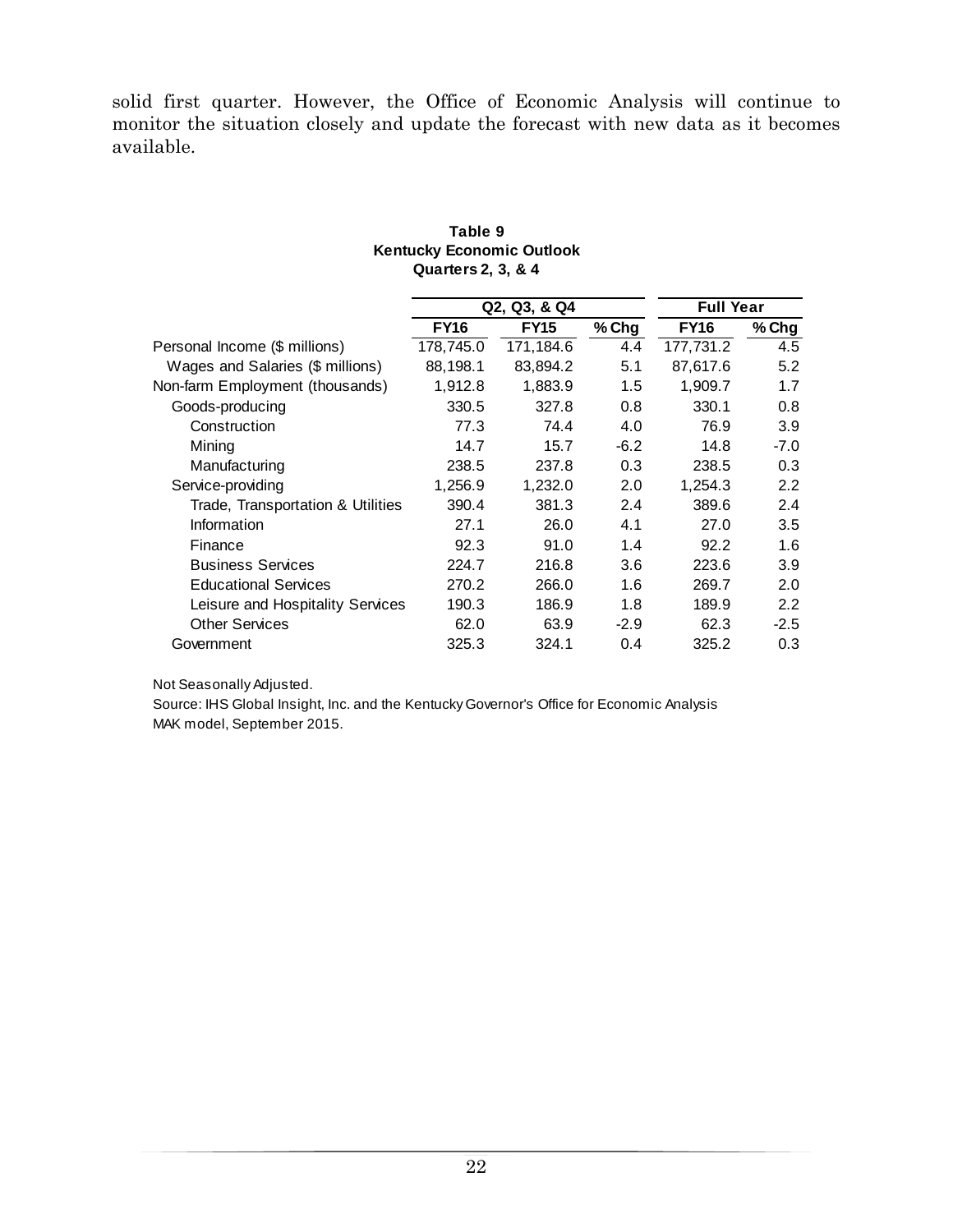## **APPENDIX A**

## **General and Road Fund Receipts First Quarter FY16**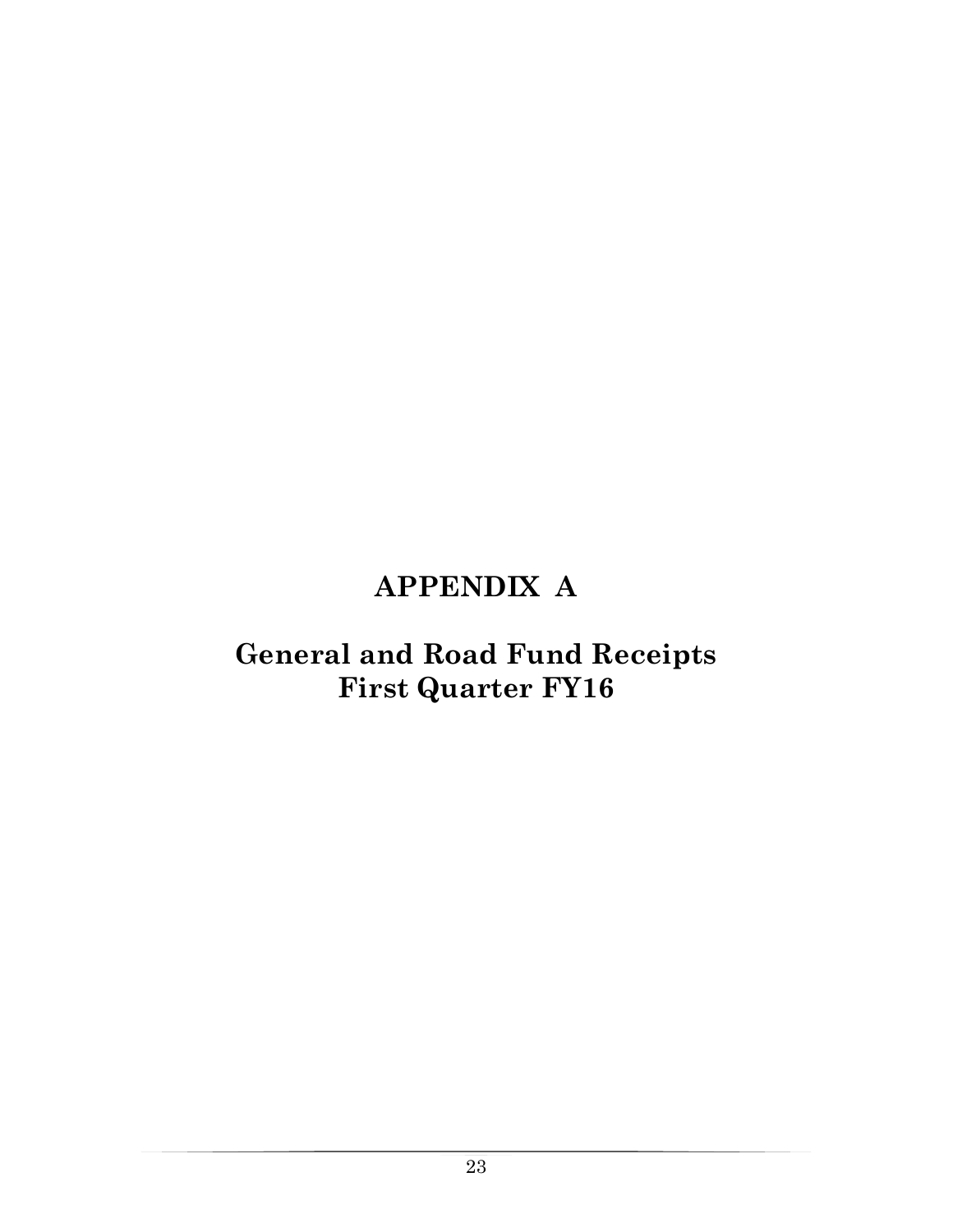#### **KENTUCKY STATE GOVERNMENT – GENERAL FUND REVENUE**

|                                      | <b>First Quarter</b><br>FY 2016 | <b>First Quarter</b><br>FY 2015 | % Change   |
|--------------------------------------|---------------------------------|---------------------------------|------------|
| <b>TOTAL GENERAL FUND</b>            | \$2,401,629,510                 | \$2,298,442,089                 | 4.5%       |
| <b>Tax Receipts</b>                  | \$2,330,423,702                 | \$2,215,365,811                 | 5.2%       |
| <b>Sales and Gross Receipts</b>      | \$1,007,805,640                 | \$951,766,270                   | 5.9%       |
| <b>Beer Consumption</b>              | 1,814,258                       | 1,703,057                       | 6.5%       |
| <b>Beer Wholesale</b>                | 17,487,598                      | 16,191,083                      | 8.0%       |
| Cigarette                            | 58,098,297                      | 57,261,379                      | 1.5%       |
| <b>Distilled Spirits Case Sales</b>  | 34,627                          | 32,077                          | 7.9%       |
| <b>Distilled Spirits Consumption</b> | 3,255,125                       | 3,054,600                       | 6.6%       |
| <b>Distilled Spirits Wholesale</b>   | 9,551,462                       | 8,513,571                       | 12.2%      |
| <b>Insurance Premium</b>             | 30,230,841                      | 34,025,646                      | $-11.2%$   |
| Pari-Mutuel                          | 926,196                         | 653,734                         | 41.7%      |
| Race Track Admission                 | 111,140                         | 74,316                          | 49.6%      |
| Sales and Use                        | 859,749,606                     | 804,538,576                     | 6.9%       |
| Wine Consumption                     | 710,162                         | 710,056                         | 0.0%       |
| Wine Wholesale                       | 4,008,872                       | 3,757,048                       | 6.7%       |
| <b>Telecommunications Tax</b>        | 16,393,290                      | 15,693,787                      | 4.5%       |
| <b>OTP</b>                           | 5,429,560                       | 5,557,017                       | $-2.3%$    |
| Floor Stock Tax                      | 4,608                           | 324                             | 1322.6%    |
| <b>License and Privilege</b>         | \$91,190,943                    | \$105,067,862                   | $-13.2%$   |
| Alc. Bev. License Suspension         | 121,725                         | 127,080                         | $-4.2%$    |
| Coal Severance                       | 37,672,835                      | 48,773,776                      | $-22.8%$   |
| <b>Corporation License</b>           | 47,203                          | 85,047                          | $-44.5%$   |
| Corporation Organization             | 0                               | 5,486                           | $-100.0\%$ |
| Occupational Licenses                | 53,636                          | 43,024                          | 24.7%      |
| Oil Production                       | 1,631,724                       | 3,263,335                       | $-50.0%$   |
| Race Track License                   | 132,500                         | 95,000                          | 39.5%      |
| <b>Bank Franchise Tax</b>            | (829, 985)                      | (322, 636)                      | $---$      |
| <b>Driver License Fees</b>           | 173,666                         | 190,450                         | $-8.8%$    |
| <b>Minerals Severance</b>            | 5,488,597                       | 4,500,247                       | 22.0%      |
| <b>Natural Gas Severance</b>         | 2,007,537                       | 3,825,390                       | $-47.5%$   |
| <b>Limited Liability Entity</b>      | 44,691,505                      | 44,481,663                      | 0.5%       |
| <b>Income</b>                        | \$1,164,755,238                 | \$1,093,354,875                 | 6.5%       |
| Corporation                          | 124,863,217                     | 112,005,594                     | 11.5%      |
| Individual                           | 1,039,892,021                   | 981,349,281                     | 6.0%       |
| <b>Property</b>                      | \$46,848,648                    | \$44,639,454                    | 4.9%       |
| Building & Loan Association          | 0                               | (498, 150)                      |            |
| General - Real                       | (354, 737)                      | (659, 451)                      |            |
| General - Tangible                   | 28,167,592                      | 26,473,143                      | 6.4%       |
| <b>Omitted &amp; Delinquent</b>      | 712,466                         | 4,287,674                       | $-83.4%$   |
| <b>Public Service</b>                | 18,318,369                      | 14,955,989                      | 22.5%      |
| Other                                | 4,958                           | 80,247                          | $-93.8%$   |
| Inheritance                          | \$13,749,815                    | \$14,960,629                    | $-8.1\%$   |
| <b>Miscellaneous</b>                 | \$6,073,419                     | \$5,576,721                     | 8.9%       |
| <b>Legal Process</b>                 | 3,718,413                       | 3,615,250                       | 2.9%       |
| T. V. A. In Lieu Payments            | 2,352,675                       | 1,957,567                       | 20.2%      |
| Other                                | 2,331                           | 3,904                           | $-40.3%$   |
| <b>Nontax Receipts</b>               | \$70,479,667                    | \$82,568,460                    | $-14.6%$   |
| <b>Departmental Fees</b>             | 2,831,760                       | 3,355,952                       | $-15.6%$   |
| <b>PSC Assessment Fee</b>            | 10,761,872                      | 14,671,193                      | -26.6%     |
| <b>Fines &amp; Forfeitures</b>       | 5,598,233                       | 5,703,192                       | -1.8%      |
| Income on Investments                | (165, 406)                      | (155, 509)                      | ---        |
| Lottery                              | 53,500,000                      | 52,000,000                      | 2.9%       |
| Sale of NO <sub>x</sub> Credits      | 0                               | 15,594                          | $-100.0\%$ |
| Miscellaneous                        | (2,046,792)                     | 6,978,038                       | ---        |